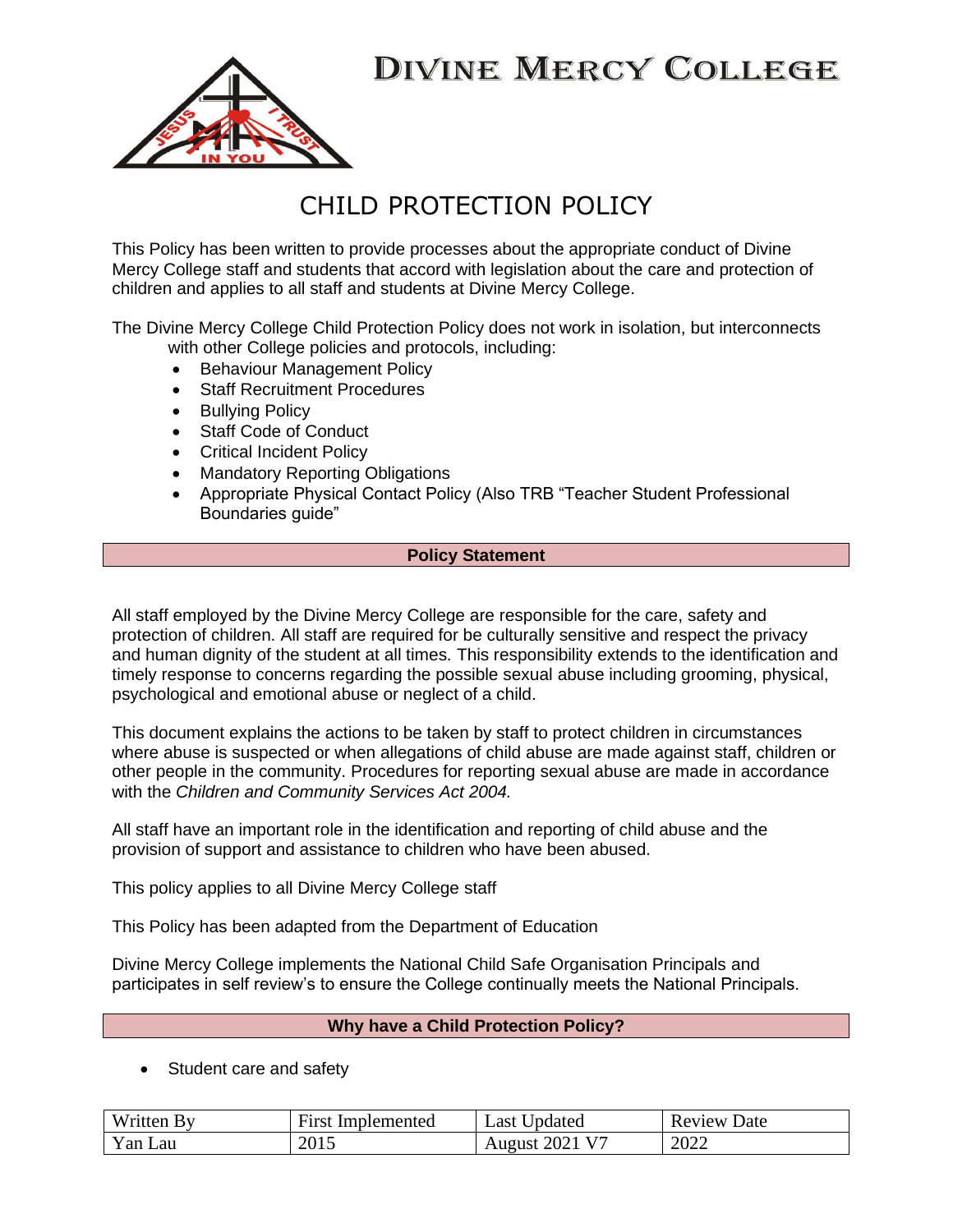

- Create a safe and positive school environment
- Diminish any opportunities or potential abuse
- Catastrophic impact of abuse on victims and school
- Legal reasons Mandatory Reporting

#### **Definitions**

### *Definition of 'teacher'*

The definition of teacher in section 124A of the Children and Community Services Amendment (Reporting Sexual Abuse of Children) Act 2008 has been changed to read:

- *a. person who is registered under the Teacher Registration Act 2012, or*
- *b. a person who provides instruction in a course that is - (i) mentioned in the School Education Act 1999 s11B(1)(a), (b) or (e) and (ii) prescribed for the purposes of this definition; or*
- *c. A person who instructs or supervises a student who is participating in an activity that is -*
- *(i) part of an educational programme of a school under an arrangement mentioned in the School Education Act 1999 s24(1); and*
	- *(ii) prescribed for the purposes of this definition; or*
- *d. A person employed by the chief executive officer as defined in the Young Offenders Act 1994 s3 to teach detainees at a detention centre.*

Only (a) applies to schools. The other subsections relate to other forms of education.

Teacher assistants, nuns and school psychologists are examples of people who work with children in our school however, they are not mandated reporters. However, all people working with children, whether mandatory reporters or not, should continue to report reasonable beliefs about all forms of abuse. These people who work with children also have a great knowledge of the children in their care and can be included in the consultative process with the teacher in the case of sexual abuse.

### *Definition of sexual abuse*

Sexual abuse is defined by the Act in section 124A as:

*'Sexual abuse' in relation to a child, includes sexual behaviour in circumstances where:*

- *(a) The child is the subject of bribery, coercion, a threat, exploitation or violence; or*
- *(b) The child has less power than another person involved in the behaviour; or*
- *(c) There is a significant disparity in the developmental function or maturity of the child and another person involved in the behaviour.*

This legislation is not intended to capture all sexual activity involving children and young people. Reference should be made to consent laws in Western Australia.

### *Definition of child*

| Written  | First       | Jpdated         | Date   |
|----------|-------------|-----------------|--------|
|          | Implemented | ∟ast '          | Review |
| Y an Lau | 2015        | 202 J<br>August | 2022   |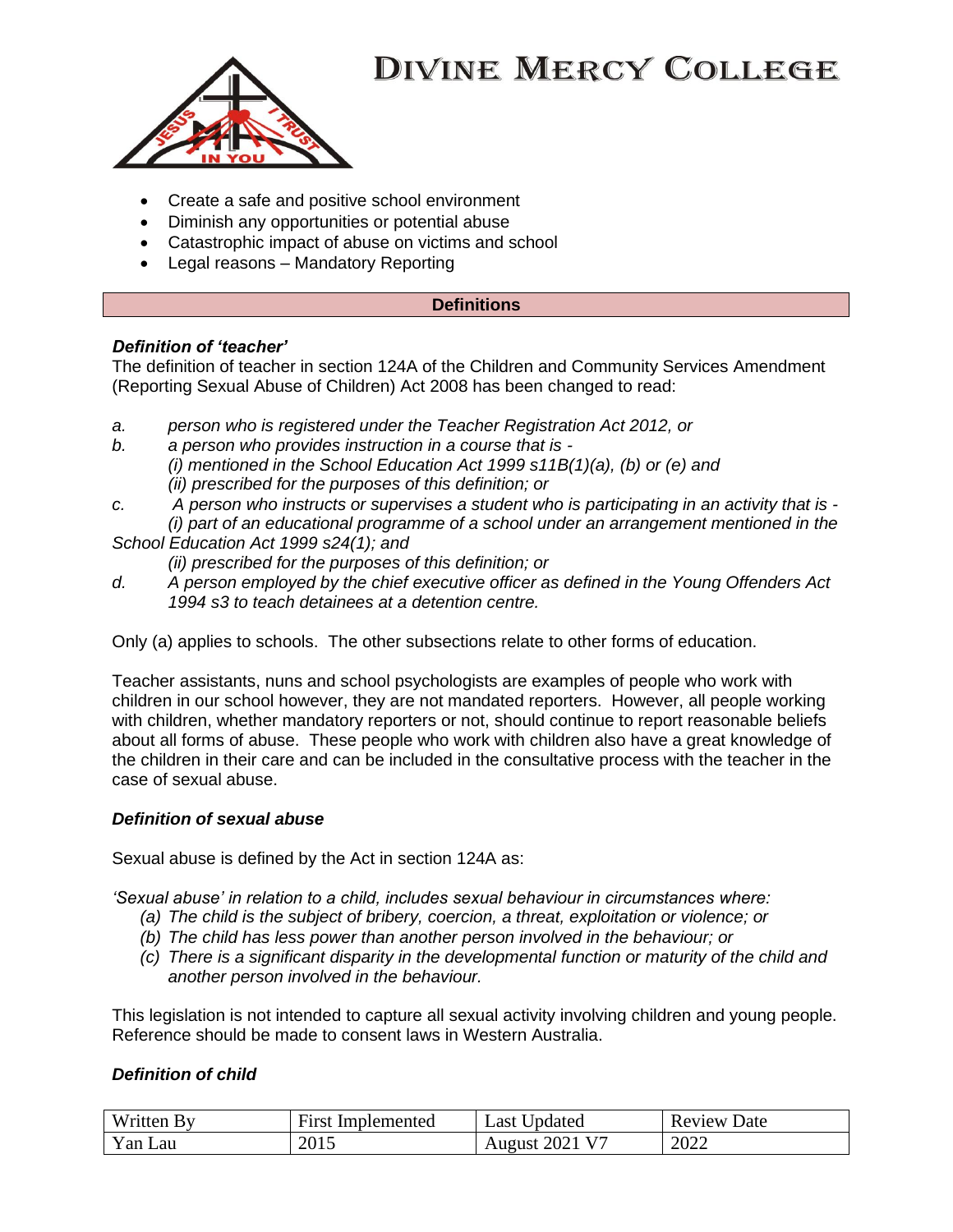

The definition of 'child' is defined in section 3 of the Act as a person who is under the age of 18 years. In the absence of positive evidence as to age, a child is a person who is apparently under 18 years of age. Young people aged 18 and over are considered to be adults and are not covered by this legislation. However, we believe our school still owes a duty of care to all students at the school. In these instances, police should be informed of any assault or crime against the young person.

#### **Definitions of Maltreatment**

The result of action or inaction on the part of the person who has responsibility to care for a child that results in harm or injury to the child. The harm may include delayed physical and/or intellectual development. The maltreatment may include one or all of:

- a. *Emotional \ Psychological Abuse*: an attitude or behaviour by a person towards a child that causes emotional harm. It can include rejection or refusal to accept a child, terrorism, bullying, isolation, continual belittlement and exposure to an act of family and domestic violence. Emotional abuse may be evidenced through disturbed behaviour or the impairment of the child's emotional, intellectual or social development.
- b. *Physical Abuse:* Physical abuse occurs when a child is severely and/or persistently hurt or injured by an adult or caregiver. It includes injuries such as cuts, bruises, burns and fractures caused by a range of acts including beating, shaking, illicit administration of alcohol and other drugs, attempted suffocation or excessive discipline.
- c. *Sexual Abuse*: Sexual abuse occurs when a child is exposed to, or involved in, sexual activity that is inappropriate to the child's age and developmental level, and includes sexual behaviour in circumstances where:
	- (a) the child is the subject of bribery, coercion, a threat, exploitation or violence;
	- (b) the child has less power than another person involved in the behaviour; or
	- (c) there is a significant disparity in the developmental function or maturity of the child and another person involved in the behaviour
- d. *Neglect*: Neglect is when children do not receive adequate food or shelter, medical treatment, supervision, care or nurturance to such an extent that their development is damaged or they are injured. Neglect may be acute, episodic or chronic.
- e. *Bullying students for staff*: Bullying: is a repeated behaviour that may be physical, verbal, written and/or psychological; where there is intent to cause fear, distress or harm to another; that is conducted by a more powerful individual or group; against a less powerful individual or group of individuals who is /are unable to stop this from happening.
- f. *Grooming*: prepare or train (someone) for a particular purpose or activity (especially in grooming the person to accept any of the above behaviour in particular sexual abuse). Child grooming is befriending and establishing an emotional connection with a child, and sometimes the family, to lower the child's inhibitions for child sexual abuse. To establish a good relationship with a child and the child's family, child groomers might do several things:

| Written<br>Bv                     | ÷.<br>Implemented<br>First. | Jpdated<br>Last              | Date<br>Review |
|-----------------------------------|-----------------------------|------------------------------|----------------|
| $\mathbf{v}_{\text{an L}}$<br>Lau | 2015                        | $2021 \text{ V}^7$<br>August | 2022           |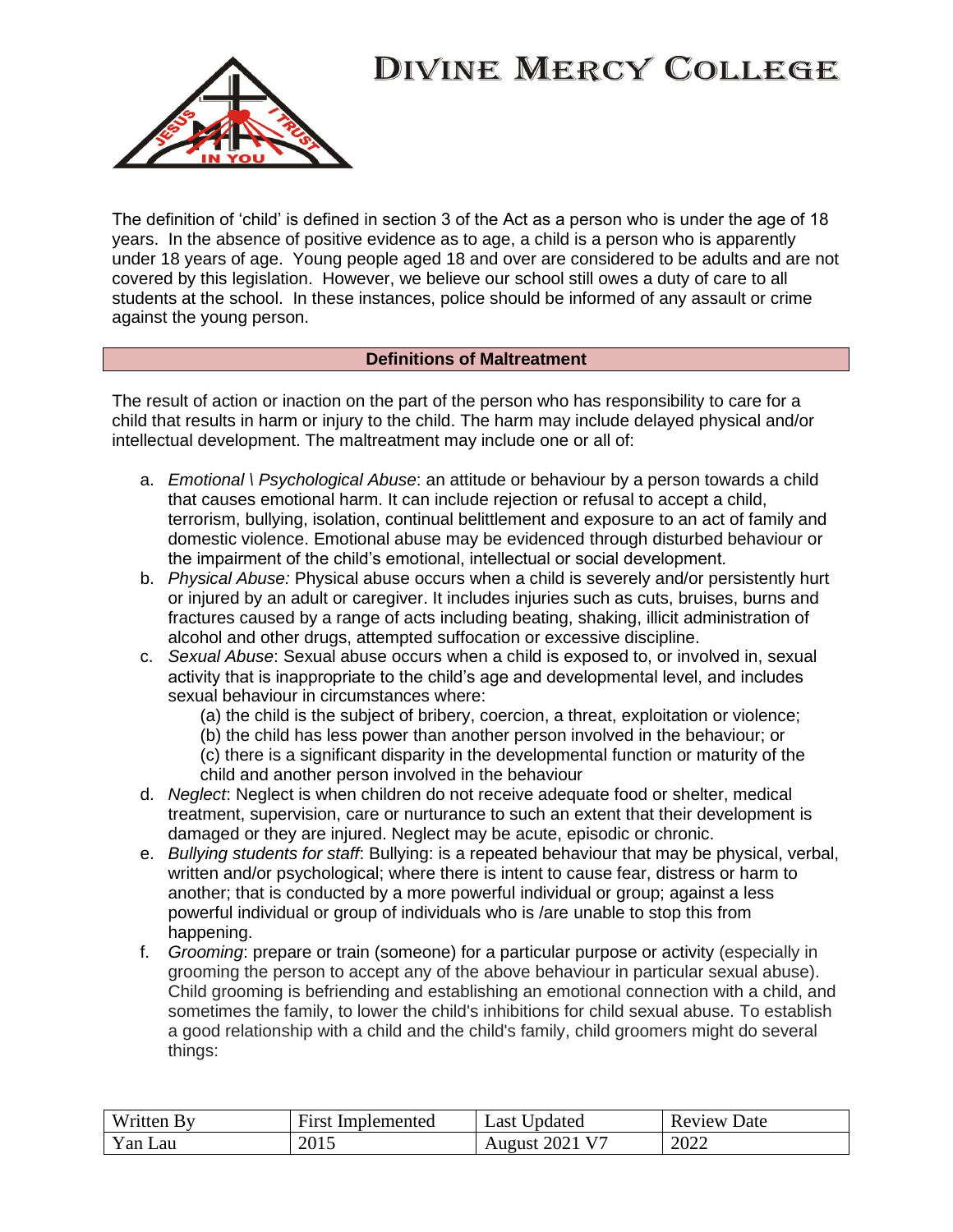

- i. They might try to gain the child's or parents' trust by befriending them, with the goal of easy access to the child.
- ii. A trusting relationship with the family means the child's parents are less likely to believe potential accusations.
- iii. Child groomers might look for opportunities to have time alone with the child, which can be done by offering to babysit;
- iv. The groomers may also invite the child for sleepovers, for opportunistic bed sharing.
- v. They might give gifts or money to the child in exchange for sexual contact, or for no apparent reason.
- vi. Commonly, they show pornography to the child, or talk about sexual topics with the child, hoping to make it easy for the child to accept such acts, thus normalizing the behavior.
- vii. Hugging and kissing or other physical contact, even when the child does not want it, can happen.
- g. A child is a person under 18 years of age.
- h. A student is any person regardless of age who is enrolled at the school.

NB. Adults also need to be aware that research indicates a substantial proportion of abuse is perpetrated on children and youth by other youth.

### **Indicators of Child Abuse and Neglect**

The following is not an exhaustive list and examples are not necessarily exclusive to a single list. Children frequently show indicators from more than one category. Any of these indicators may suggest that a child is being abused, neglected or at risk of harm, however indicators should be viewed in the context of the student's age, medical and developmental history and capabilities. In addition, mental illness, substance abuse and domestic violence within families.

#### Physical Abuse

| <b>Physical Indicators</b>                                                                                          | <b>Behavioural Indicators</b>                                                                                                                                                                                                                                                                    |
|---------------------------------------------------------------------------------------------------------------------|--------------------------------------------------------------------------------------------------------------------------------------------------------------------------------------------------------------------------------------------------------------------------------------------------|
| <b>Bruises</b>                                                                                                      | Fear of adults<br>$\bullet$                                                                                                                                                                                                                                                                      |
| <b>Burns</b><br>$\bullet$                                                                                           | Frequent absences, with or without<br>$\bullet$                                                                                                                                                                                                                                                  |
| Hair missing in tufts<br>$\bullet$                                                                                  | explanation from                                                                                                                                                                                                                                                                                 |
| Lacerations and abrasions<br>$\bullet$                                                                              | parents/caregivers                                                                                                                                                                                                                                                                               |
| (especially to eyes, lips, gums and<br>mouth)<br>Missing or loosened teeth<br>$\bullet$<br>Self-mutilation<br>Welts | • Guarded or evasive answers to<br>questions about causes of obvious<br>injuries<br>Injuries that are not consistent with<br>$\bullet$<br>a child's explanation of them<br>Disclosure of abuse directly to an<br>$\bullet$<br>adult or indirectly to a friend<br>Fear of going home<br>$\bullet$ |

| $\mathbf{v}$<br>Written By | <b>First Implemented</b> | Last Updated          | Review<br>Date |
|----------------------------|--------------------------|-----------------------|----------------|
| Yan Lau                    | 2015                     | <b>August 2021 V7</b> | 2022           |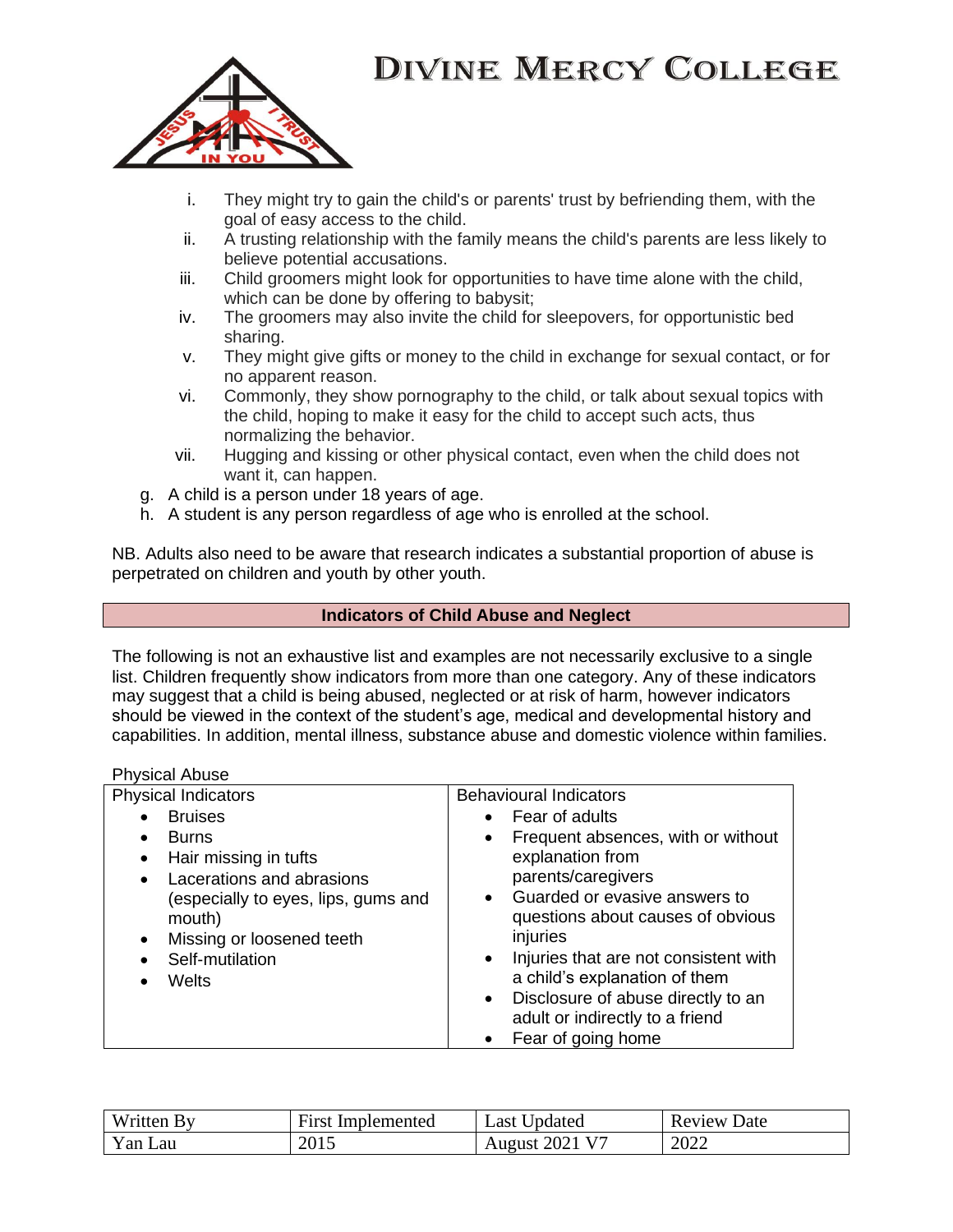

### Emotional Abuse

| <b>Physical Indicators</b>              | <b>Behavioural Indicators</b>                 |
|-----------------------------------------|-----------------------------------------------|
| Depression<br>$\bullet$                 | Aggressive or delinquent behaviour            |
| Eating disorders<br>$\bullet$           | Attempted suicide<br>$\bullet$                |
| Lethargy or fatigue<br>$\bullet$        | Excessively complaint or passive<br>$\bullet$ |
| Symptoms of stress<br>$\bullet$         | behaviour                                     |
| Evidence of drug abuse or<br>$\bullet$  | • Excessive shyness or withdrawal             |
| dependence                              | Low self-esteem                               |
| Wetting, soiling, smearing<br>$\bullet$ | Fire setting                                  |
| Psychosomatic complaints<br>$\bullet$   | Truancy or school avoidance                   |
|                                         | Deliberate harming of animals<br>$\bullet$    |
|                                         | Poor peer relationships                       |

Sexual Abuse

| <b>Physical Indicators</b>                                                          | <b>Behavioural Indicators</b>                                            |
|-------------------------------------------------------------------------------------|--------------------------------------------------------------------------|
| Bruises or bleeding from external                                                   | Disclosure of involvement in sexual                                      |
| genitalia, vagina or anal regions                                                   | activity directly to an adult,                                           |
| Blood stained underwear<br>$\bullet$                                                | indirectly to a friend or in a                                           |
| Pregnancy or fear of pregnancy<br>$\bullet$<br>Signs of pain, itching or discomfort | disguised way e.g. 'I know a person<br>who'                              |
| in the genital area<br>Urinary tract infections<br>$\bullet$                        | Inappropriate expression of<br>$\bullet$<br>affection                    |
|                                                                                     | Inappropriate interest in sexual<br>$\bullet$<br>matters                 |
|                                                                                     | Evidence of sexual themes in<br>artwork, stories or play                 |
|                                                                                     | Possession of pornographic<br>$\bullet$<br>materials                     |
|                                                                                     | Promiscuity, exposure of sexual<br>$\bullet$<br>behaviour towards others |
|                                                                                     | Use of sexual language<br>$\bullet$<br>inappropriate for child's age     |
|                                                                                     | Reluctance to change clothes in<br>$\bullet$                             |
|                                                                                     | front of others                                                          |
|                                                                                     | Wearing inappropriate clothing<br>$\bullet$                              |
|                                                                                     | Fear states e.g. anxiety,<br>$\bullet$                                   |
|                                                                                     | depression, obsessively neat,                                            |
|                                                                                     | socially withdrawn or overly                                             |
|                                                                                     | compliant behaviour                                                      |
|                                                                                     | Poor peer relationships                                                  |
|                                                                                     | Inability to concentrate in school                                       |

**Neglect** 

 $\overline{\phantom{a}}$ 

| .<br><b>Physical Indicators</b> | <b>Behavioural Indicators</b> |
|---------------------------------|-------------------------------|
|                                 |                               |

| Written<br>$R_V$ | T.<br>Implemented<br>First | Jpdated<br>∟ast≐               | Date<br>Review |
|------------------|----------------------------|--------------------------------|----------------|
| Yan Lau          | 2015                       | .2021 V <sup>2</sup><br>August | 2022           |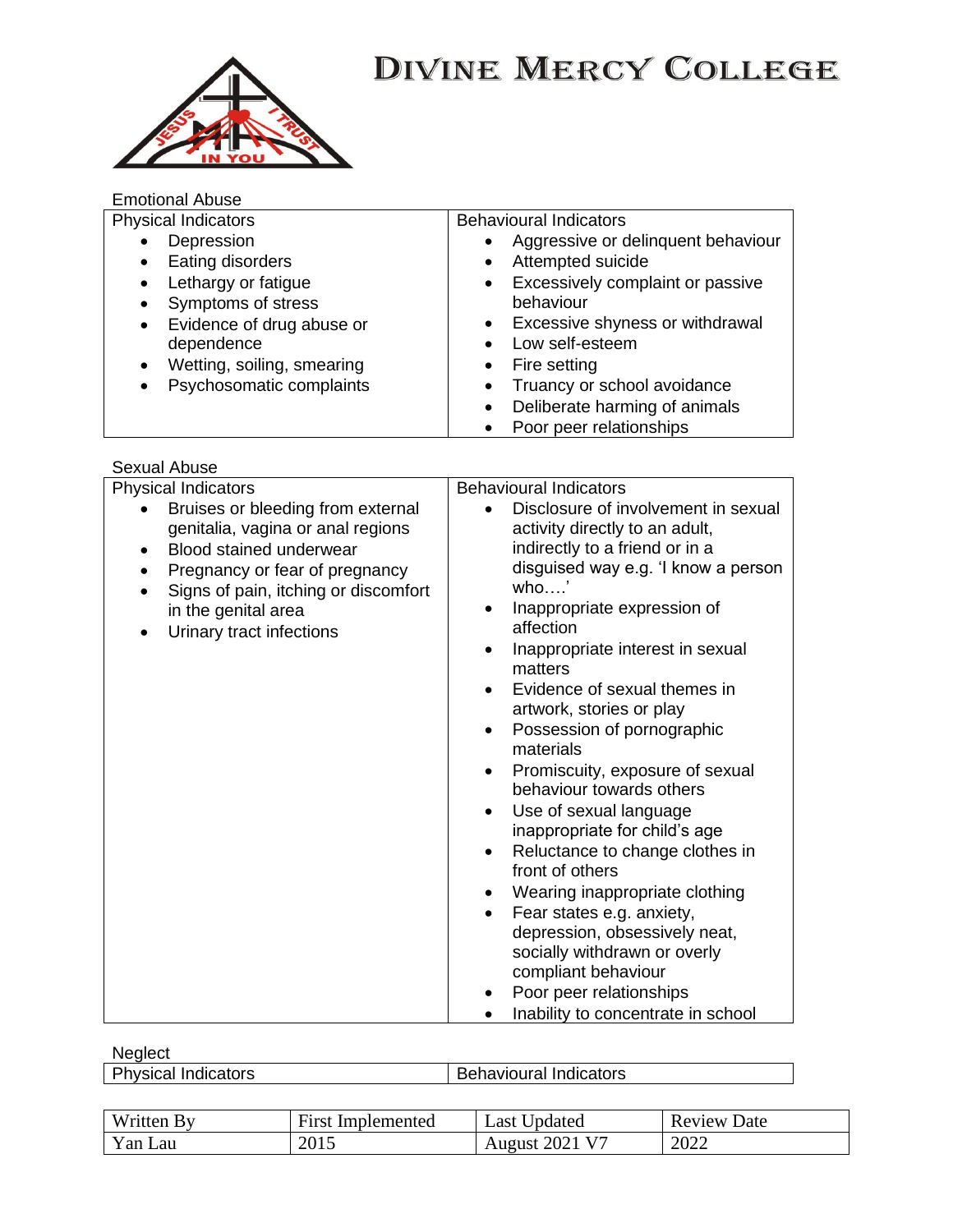

| Abandonment<br>Poor hygiene<br>• Lack of adequate or suitable<br>clothing<br>Inadequate nutrition<br>Lack of medical or dental care<br>Constant fatigue<br>Developmental delays<br>Untreated sore, boils or lice<br>Lack of adequate supervision | Falling asleep in school<br>Poor school attendance or<br>$\bullet$<br>alternatively always attends school,<br>even when sick<br>• Poor academic performance<br>Steals or begs for food or eats from<br>$\bullet$<br>bins<br>Dull, apathetic appearance<br>$\bullet$<br>Engages in vandalism<br>Engages in sexual misconduct<br>Uses drugs or alcohol<br>$\bullet$<br>Early arrival at school or reluctance<br>$\bullet$<br>to leave |
|--------------------------------------------------------------------------------------------------------------------------------------------------------------------------------------------------------------------------------------------------|-------------------------------------------------------------------------------------------------------------------------------------------------------------------------------------------------------------------------------------------------------------------------------------------------------------------------------------------------------------------------------------------------------------------------------------|
|--------------------------------------------------------------------------------------------------------------------------------------------------------------------------------------------------------------------------------------------------|-------------------------------------------------------------------------------------------------------------------------------------------------------------------------------------------------------------------------------------------------------------------------------------------------------------------------------------------------------------------------------------------------------------------------------------|

| Bullying |
|----------|
|          |

| <b>Physical Indicators</b>                                                                                                                                                                                                                    | <b>Behavioural Indicators</b>                                                                                                                                                                                                                                                                                                                                                                                                                                                                                       |
|-----------------------------------------------------------------------------------------------------------------------------------------------------------------------------------------------------------------------------------------------|---------------------------------------------------------------------------------------------------------------------------------------------------------------------------------------------------------------------------------------------------------------------------------------------------------------------------------------------------------------------------------------------------------------------------------------------------------------------------------------------------------------------|
| Unexplainable injuries<br>Lost or destroyed clothing, books,<br>$\bullet$<br>electronics, or jewelry<br>Frequent headaches or stomach<br>$\bullet$<br>aches, feeling sick or faking illness.<br>Damaged clothing<br>$\bullet$<br>Doesn't want | • Changes in eating habits, like<br>suddenly skipping meals or binge<br>eating.<br>Difficulty sleeping or frequent<br>$\bullet$<br>nightmares.<br>Onset of anxiety, depression or<br>$\bullet$<br>other mental illnesses<br>Student withdrawal<br>$\bullet$<br>Frequent tears or anger<br>٠<br>Mood swings<br>$\bullet$<br>Refusal to talk about what is wrong<br>$\bullet$<br>Beings to target siblings<br>$\bullet$<br>Continually loses money or starts<br>$\bullet$<br>stealing<br>Doesn't want to go to school |
|                                                                                                                                                                                                                                               |                                                                                                                                                                                                                                                                                                                                                                                                                                                                                                                     |

| Grooming                                                                                                                           |                                                                                                                                                                                                                             |
|------------------------------------------------------------------------------------------------------------------------------------|-----------------------------------------------------------------------------------------------------------------------------------------------------------------------------------------------------------------------------|
| <b>Physical Indicators</b><br>have new things such as clothes or<br>$\bullet$<br>mobile phones that they can't or<br>won't explain | <b>Behavioural Indicators</b><br>be very secretive, including about<br>$\bullet$<br>what they are doing online<br>have older boyfriends or girlfriends<br>$\bullet$<br>go to unusual places to meet<br>$\bullet$<br>friends |
|                                                                                                                                    |                                                                                                                                                                                                                             |

### **Common Myths About Child Abuse**

| Written By  | <b>First Implemented</b> | Jodated<br>Last         | Review<br>Date |
|-------------|--------------------------|-------------------------|----------------|
| Yan.<br>Lau | 2015                     | August $2021 \text{ V}$ | 2022           |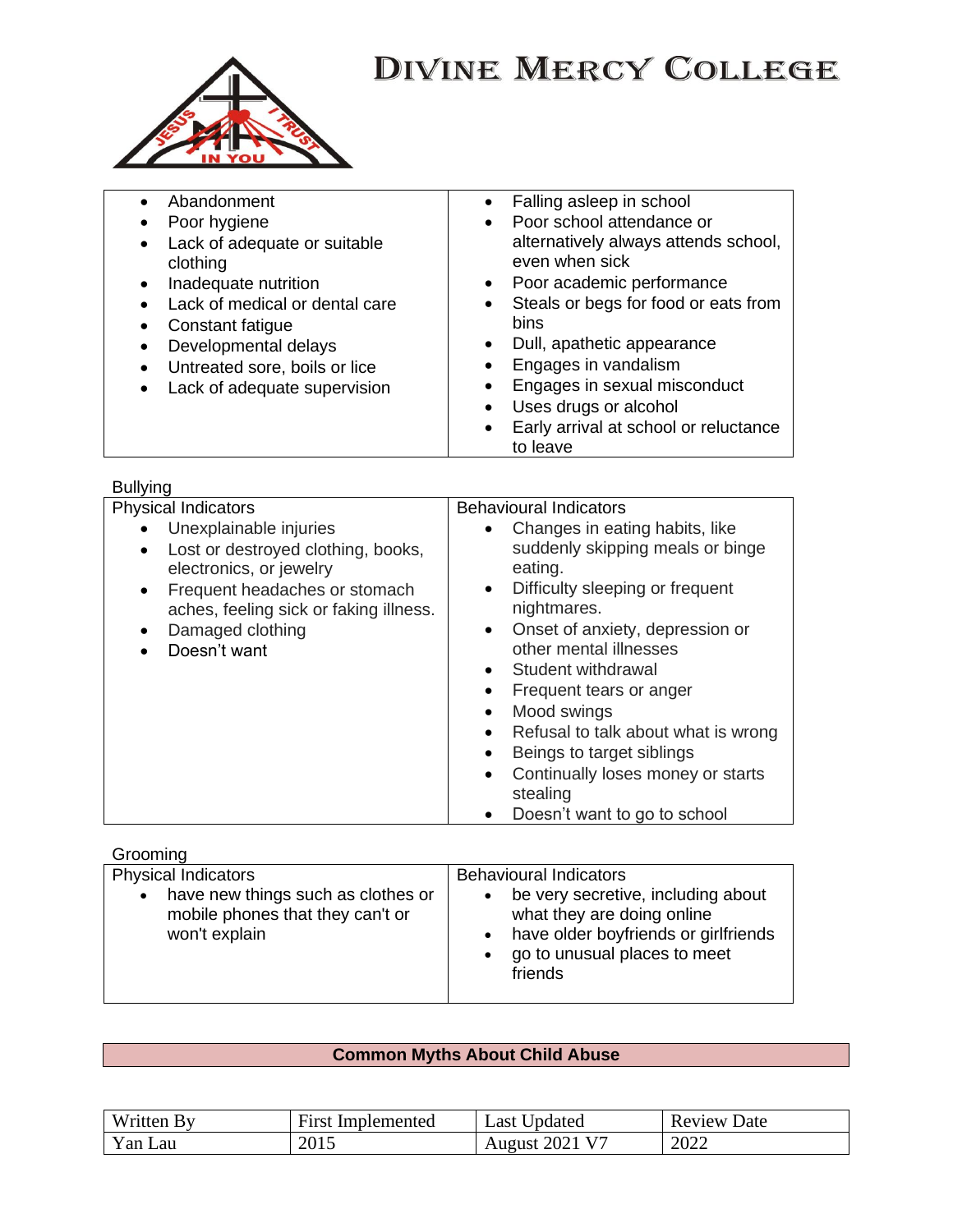

An accurate understanding of the dynamics of child abuse is important, as the impact on the victim can be life changing. Common outcomes of abuse include drug abuse, suicide, eating disorders, low self-esteem, psychosomatic illness and self-mutilation.

Common myths about sexual abuse:

- Sex between adults and children is not dangerous if it is in the context of a loving relationship
- It is not the abuse which causes the problem but the effects of the intervention of others
- Those abused turn into abusers
- Children frequently lie about sexual abuse
- Sexual abuse is more common in lower socio-economic areas and families
- Only men sexually abuse children
- Sexual abusers are readily identified by 'normal' people

Common myths about general abuse:

- There will not be a problem because all the volunteers/employees are female
- There will not be a problem here because the young people come from privileged backgrounds and will complain if there is an issue of abuse
- If we get the selection procedures right we will eliminate the possibility of abuse
- We use police clearances here, so we are covered
- It is one of the other children's parents/brothers/sisters to whom I am entrusting the child/ren, so it will be OK
- We did not need to screen Mr Brown because he is a friend of the teacher, president, etc.
- My workers, volunteers and casuals are youth themselves so there is no risk
- We are pretty good at identifying young people here who are a bit 'odd'

On the whole, abusers are the least obvious people in our community. Many abusers hold positions of trust within the community with easy access to children and families.

A child abuser can be a member of the family or someone close to the family. A child abuser usually spends a lot of time grooming the child/ren with the child being made to feel that they are in some way complicit in the acts, thus making disclosure difficult.

A significant myth is that child abuse is rare. A recent study (in the UK) found that 52% of children were sexually abused in community-based organizations. In 1999/2000 there were 107 134 notifications of child abuse in Australia. Various surveys from UK, USA, Canada and Australia show that 1 in 5 males and 1 in 3 females have experienced some form of sexual abuse.

#### **MANDATORY REPORTING OF SEXUAL ABUSE**

| Written  | First       | Jpdated         | Date   |
|----------|-------------|-----------------|--------|
|          | Implemented | ∟ast '          | Review |
| Y an Lau | 2015        | 202 J<br>August | 2022   |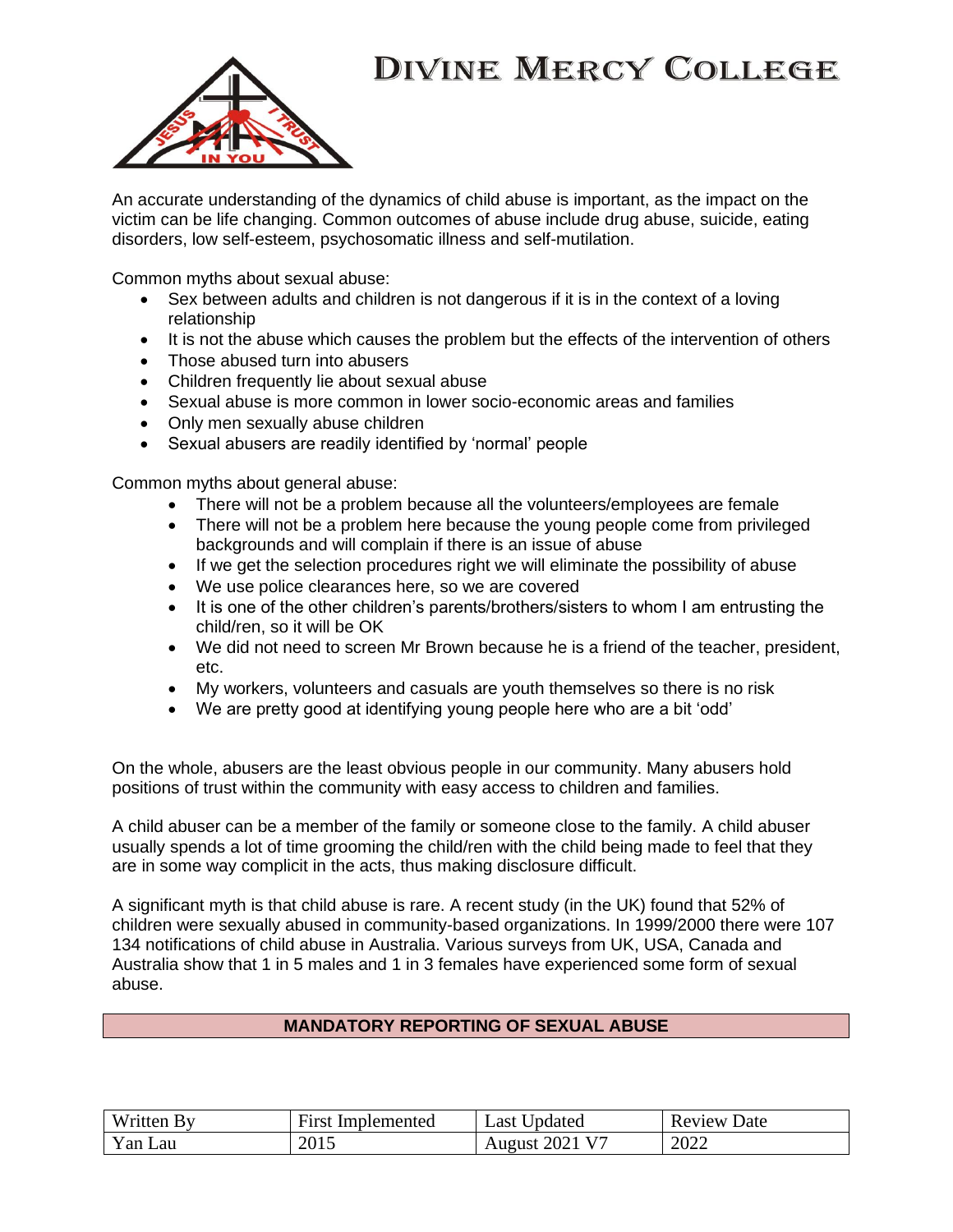

*From 1st of January 2009 all teachers registered with TRB (including all forms of registration) are required by law to report when they have reasonable belief that sexual abuse of a child has occurred or is occurring. This amendment forms part of the Children and Community Services Act 2004.*

At Divine Mercy College, we believe all children have a right to be protected from harm and schools and teachers owe a 'duty of care' to all students at the school. At our school we take our special responsibility to protect children seriously, when they are on school premises and also to intervene when we believe the welfare of a child is at risk outside the school. Our mandatory reporting policy follows the procedures and guidelines set by the Association of Independent Schools of Western Australia.

Sexual abuse covers a wide range of behaviour or activities that expose or subject a child to sexual activity that is exploitative and/or inappropriate to his/her age and developmental level. These behaviours include observation or involvement with inappropriate fondling of a child's body, making a child touch an adult's genitalia, showing pornographic material or sexual acts to a child, and sexual penetration of the child. Harm from sexual abuse may include significant emotional trauma, physical injury, infections and impaired emotional and psychological development.

### **A Guide for our Teachers**

### *When does a mandatory reporter make a report?*

Mandatory reporters must report a belief, based on reasonable grounds in the course of their work, paid or unpaid, that child sexual abuse has occurred or is occurring. This means that teachers working outside of the school grounds (on teacher related activities) are also required to report when working in either a paid or unpaid capacity. For example, tutoring, volunteer teacher, sacramental teachers.

Failure to make a report can incur a penalty of up to \$6,000.

A mandatory reporter can form the necessary belief, based on reasonable grounds, by noting the presence of indicators, disclosures, injuries, signs, symptoms and behaviours that heighten concerns about child sexual abuse. Our teachers may wish to consider the following questions to assist them in deciding if their belief is based on reasonable grounds:

- Can you describe the reasons why you believe a child has been, or is being sexually abused?
- What has the child said or done to suggest they are being sexual abused?
- Have you observed, or been told about, the presence of any of the 'possible indicators' of sexual abuse?
- Did the child disclose sexual abuse? What did they say happened? Who did they disclose to and when?

| Written By | <b>First Implemented</b> | Jpdated<br>∟ast '                  | Review<br>Date |
|------------|--------------------------|------------------------------------|----------------|
| Yan Lau    | 2015                     | $12021$ V <sup>-1</sup><br>August: | 2022           |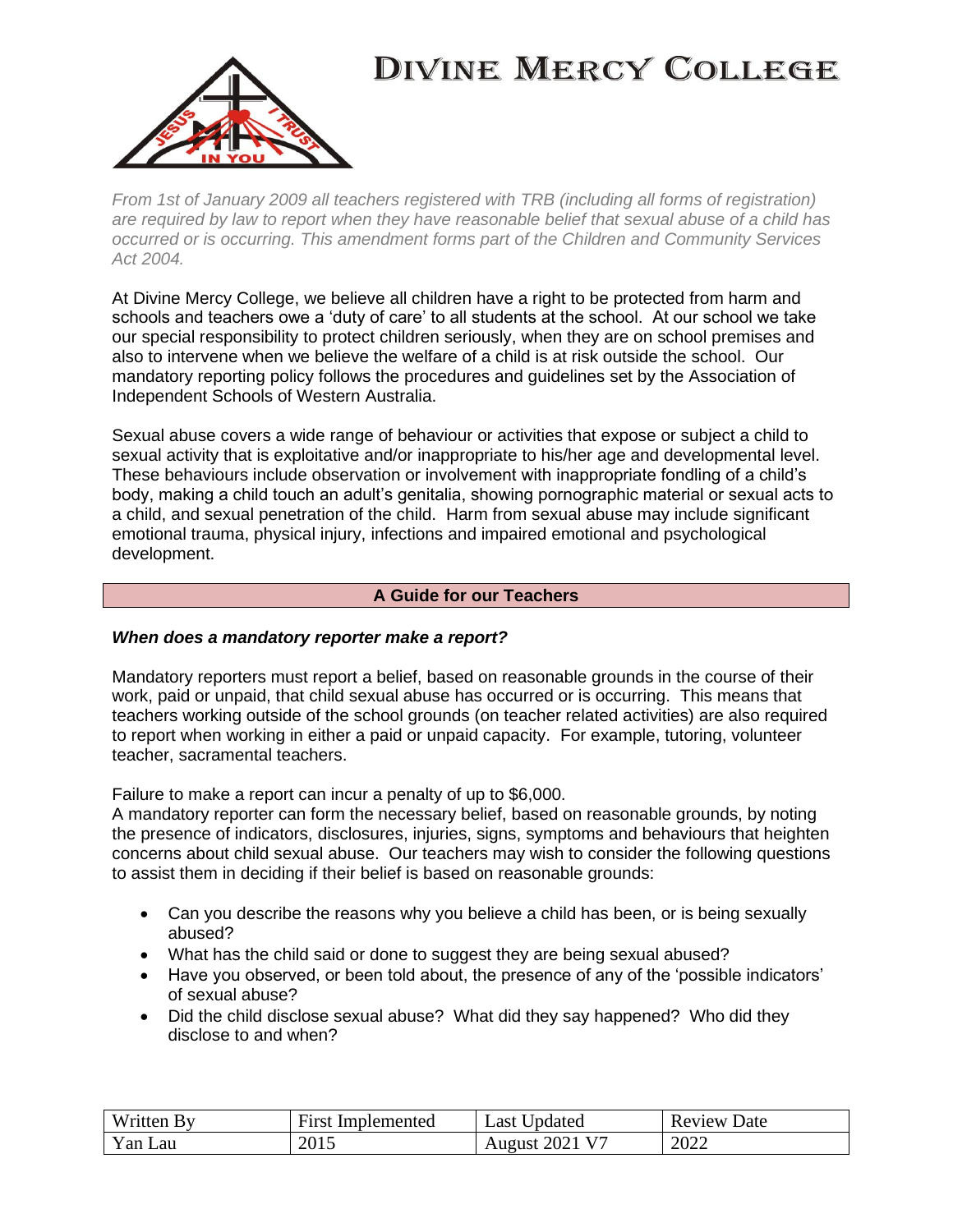

• What other behaviours have you observed and/or interactions with the child are of concern to you? What is the frequency and severity of the behaviour? How long has it been occurring?

#### *How does a mandatory reporter make a report?*

A centralised Mandatory Reporting Service has been established to receive all reports of child sexual abuse in Western Australia. This service is operational 24 hours a day, 7 days a week.

There are two ways to make a report - verbal or written.

A verbal report is preferred in the first instance, particularly if the teacher has formed a belief that the child is still at risk of being abused, as it allows the Mandatory Reporting Service to respond quickly, ask clarifying questions and gather as much information as possible. However, it must be followed by a written report as soon as is practicable, usually within 24 hours. To make a verbal report, the Mandatory Reporting Service can be reached on 1800 708 704.

Failure to follow up a verbal report with a written report as soon as is practicable may result in a fine of \$3,000. A written report form can be downloaded from the mandatory reporting website. [www.mandatoryreporting.DPFS.wa.gov.au.](http://www.mandatoryreporting.dcp.wa.gov.au/)

If you do not have access to a computer, the form can also be mailed out to you. Once you have completed your written report, it can be returned using any of the following methods: Email to: [mrs@DPFS.wa.gov.au](mailto:mrs@dcp.wa.gov.au) Fax to: 1800 610 614 Post to: PO Box 8146 Perth BC WA 6849

Once you have lodged a report, you will receive a receipt number followed by a standardised letter. The receipt number and letter is proof that you have made a report so it is important that you keep it.

Once the report has been lodged, the Mandatory Reporting Service will assess the immediate risk to the child, and determine the need for further child protection assessment and investigation. A copy of the report is sent to the WA Police. The police determine if they need to be involved on a case by case basis.

The mandatory reporter will receive a feedback letter advising them of the DPFS District Office it has been referred to, or whether no further action was recommended by the Mandatory Reporting Service.

The mandatory reporter needs to keep details of the report confidential, even to parents / guardians, however must (as per DMC Policy) notify Principal that a report has been made. The Principal will within 48 hours report to the Director General of Education Department via the Critical and Emergency Critical Report Form found on the Department of Education website

| Written By | First Implemented | Last Updated   | <b>Review Date</b> |
|------------|-------------------|----------------|--------------------|
| Yan Lau    | 2015              | August 2021 V7 | 2022               |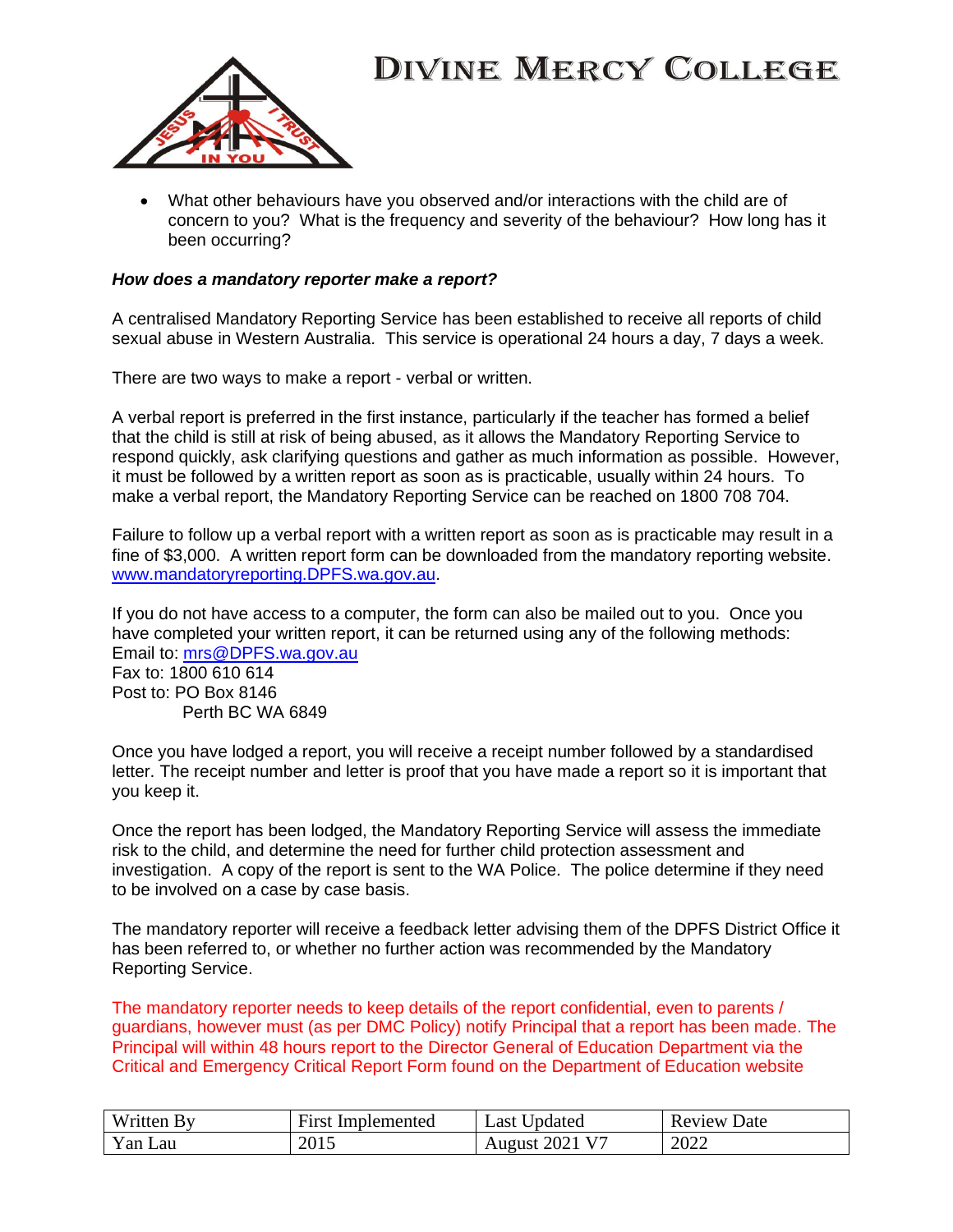

[www.education.wa.edu.au.](http://www.education.wa.edu.au/) The date and time the Department of Education was notified will be indicated in the minutes of governing body meetings.

In cases where a former student, or the parent or guardian of a former student, makes an allegation about child sexual abuse at the College occurring before 2009, staff are to notify the Principal, who will then inform the Department of Communities – Child Protection Service will be informed immediately.

### *Confidentiality and Legal Protection*

The identity of the reporter is required to be kept confidential, except in limited circumstances. Section 124F(2) protects a reporter's identity from being disclosed. Disclosure of a reporter's identity carries a maximum fine of \$24,000 and 2 years imprisonment.

There are exceptions where a reporter's identity is permitted. Even where disclosure is allowed, consideration will be given to ensuring the reporter's safety has been taken into account. Examples of when a reporter's identity may be revealed include:

- The Mandatory Reporting Service must send a copy of every written report to the WA Police;
- The WA Police may need to reveal a reporter's identity in order to investigate or prosecute a suspected offence;
- A Department for Child Protection officer may need to reveal the reporter's identity when certain child protection, family law or adoption proceedings are taking place;
- The reporter may have provided written permission for their identity to be disclosed.

A mandated reporter is also protected from liability. If a report is made in good faith, they will not incur any civil or criminal liability by making a report.

It is the teacher's responsibility to make the report directly to the Mandatory Reporting Service (MRS) when the teacher forms a reasonable belief that sexual abuse has occurred, or is occurring.

### The reporting teacher **MUST** advise the Principal that a report to MRS has been made.

#### *PLEASE NOTE: Education Assistants are required to lodge a report with the Principal first, who will then lodge the report with the Mandatory Reporting Service if they feel necessary.*

| Written. | <b>First</b> | <b>Updated</b>        | Review |
|----------|--------------|-----------------------|--------|
|          | Implemented  | $\text{Last}$         | Date   |
| Yan Lau  | 2015         | <b>August 2021 V7</b> | 2022   |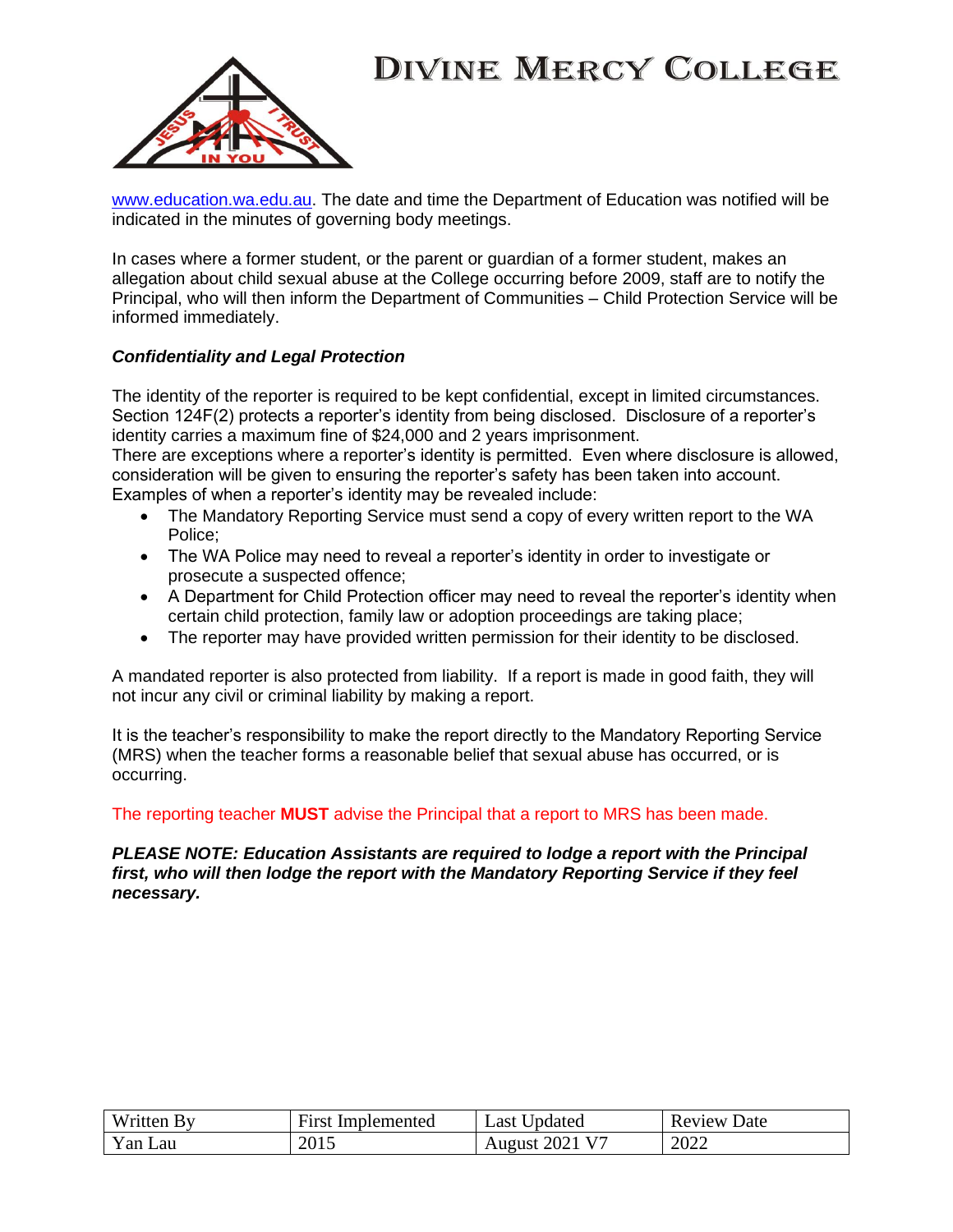

### *Flow Chart below for NON MANDATORY REPORTERS (This includes but is not limited to Educational Assistants and School Counsellor)*



### *Flow Chart below for MANDATORY REPORTERS (This includes Teachers)*



| Written<br><b>BV</b> | $\mathbf{r}$<br>Implemented<br>First | Jpdated<br>$\text{Last}$ | )ate<br>Review |
|----------------------|--------------------------------------|--------------------------|----------------|
| Yan<br>Lau           | 2015                                 | August $2021 \text{ V}$  | 2022           |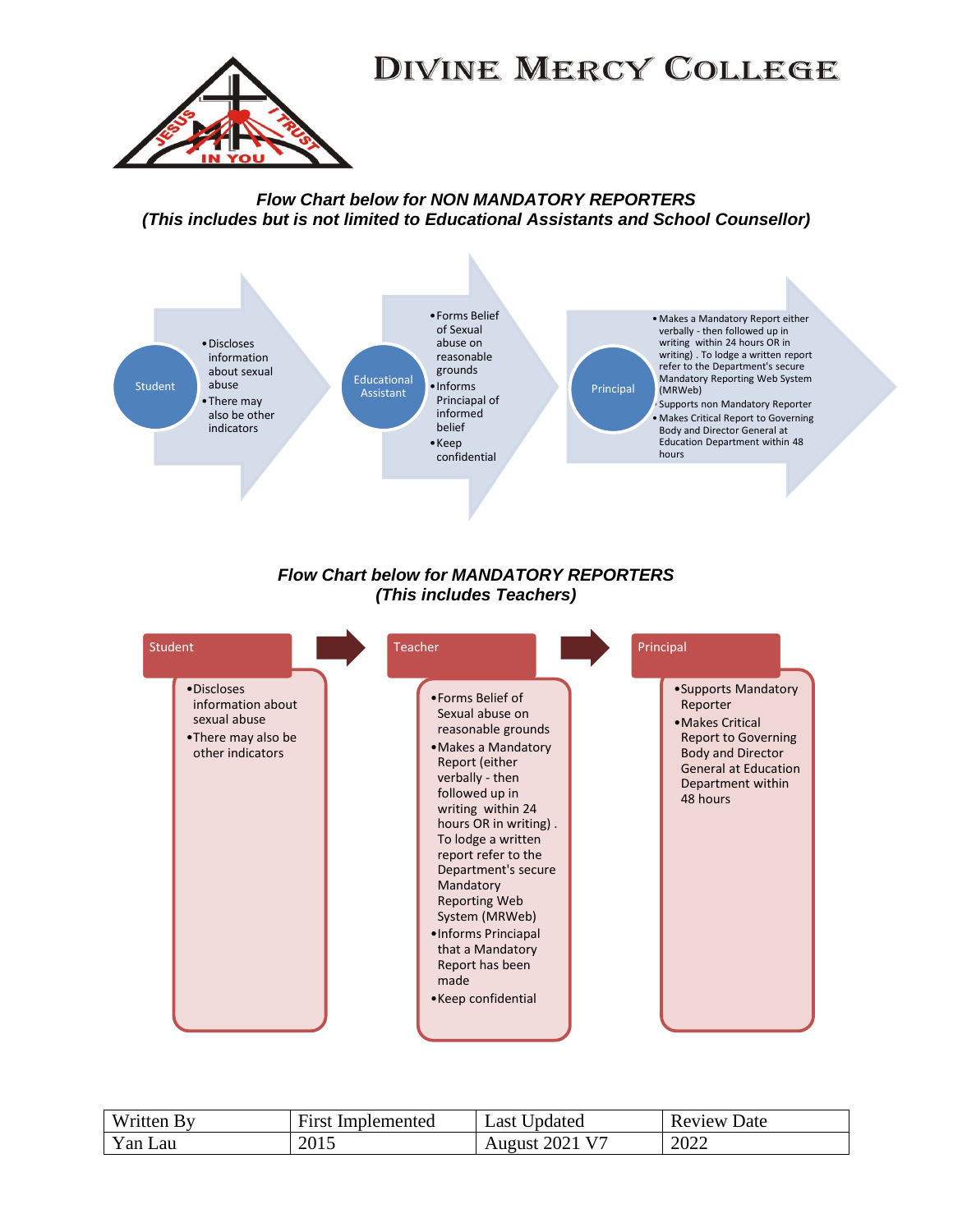

#### **Communication with Parents / Carers**

All DMC parents/carers will be informed of the mandatory requirements for teachers to report. This will be done through inclusion in the school's regular newsletter and staff handbook. This flow chart outlines the procedure for the mandatory reporting of child sexual abuse for independent schools, including Divine Mercy College.

Once a teacher has formed a belief based on reasonable grounds, they are required to make the report to DPFS.

### **REPORTING OF PHYSICAL, PSYCHOLOGICAL/EMOTIONAL ABUSE OR NEGLECT**

### **RESPONSIBILITIES OF ALL STAFF**

- All child protection concerns relating to physical, psychological, emotional abuse or neglect that arise during a school activity must be reported.
- Concerns must be documented using the School Recording Form for Disclosures, Observations of Child Abuse and Actions (Appendix 1).
- All consultations prior to reporting must be conducted in a confidential manner and documented.
- Staff who form a belief on reasonable grounds that child abuse has occurred must complete the School Reporting Form for Child found on the Child Protection Website

### **RESPONSIBILITIES OF PRINCIPAL**

Principals must:

- forward all child protection reports to the local DPFS office and request acknowledgment that the report has been received;
- report child protection concerns that may involve criminal behaviour to WA Police;
- seek advice from DPFS or WA Police as appropriate *prior* to informing the parent;
- complete an Online Incident Report, print and store securely; and
- store all documentation securely and separately from the child's school records.

All forms of abuse or neglect are classed as a Critical Incident and the Principal will within 48 hours report to the Director General of Education Department via the Critical and Emergency Critical Report Form found on the Department of Education website [www.education.wa.edu.au.](http://www.education.wa.edu.au/) The date and time the Department of Education was notified will be indicated in the minutes of governing body meetings.

Principals must not:

- delegate reporting to staff other than the deputy principal;
- authorise or request the collection of photographic evidence by staff; and
- interview the child or investigate the report.

| Written. | First       | Updated                    | Date   |
|----------|-------------|----------------------------|--------|
| . Rv     | Implemented | Last                       | Review |
| Yan Lau  | 2015        | August 2021 V <sup>7</sup> | 2022   |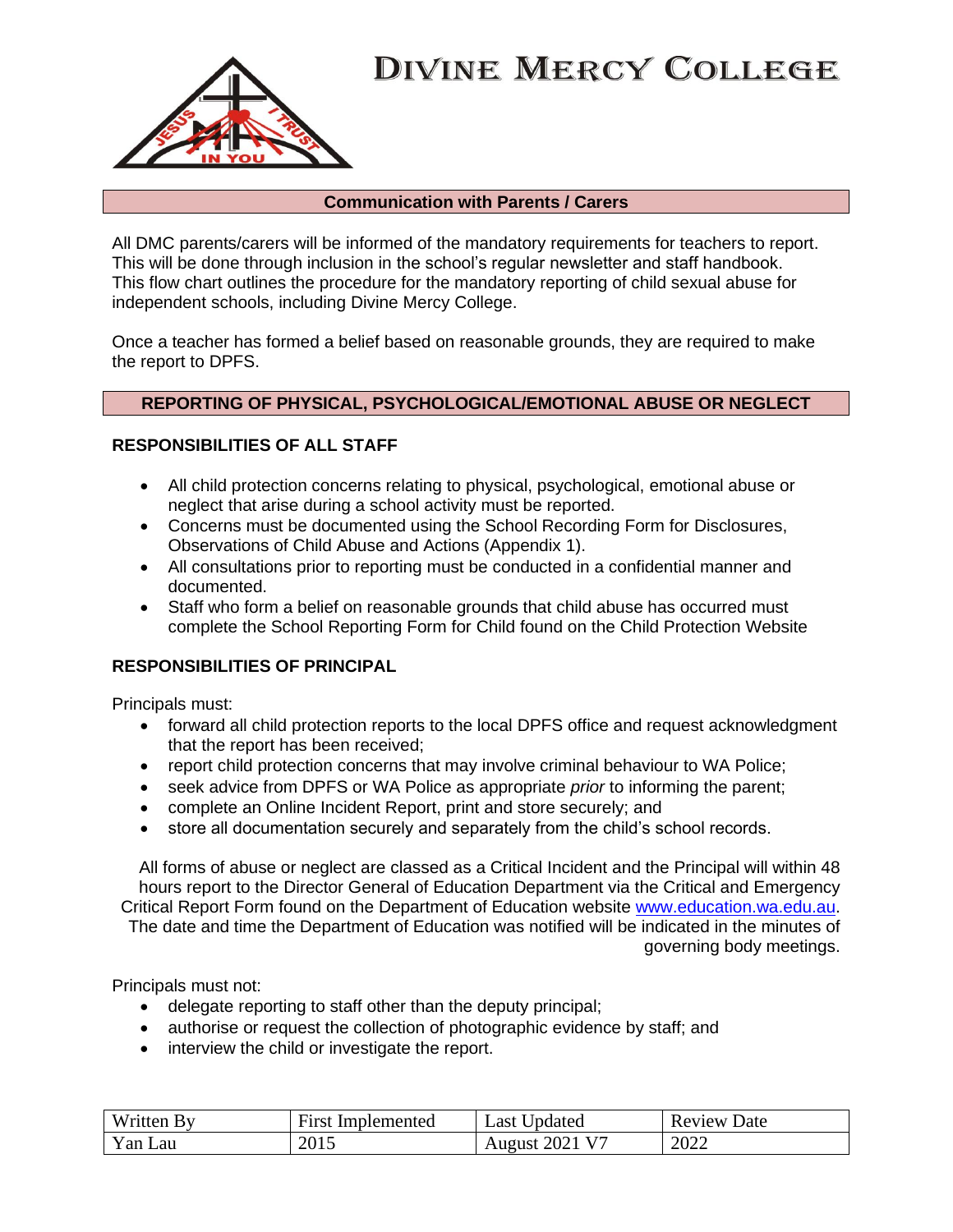

### **SEXUAL HARASSMENT**

**Sexual harassment** can be summarised as unwelcome sexual conduct, remarks or innuendo aimed at an individual or a group of people that creates an uncomfortable environment for the recipient. A person sexually harasses another person if:

- the act is unwelcome;
- it is reasonable in the circumstances that the person who was harassed felt offended, humiliated or intimidated;
- the person being harassed believed that resistance would in any way lead to disadvantage in his or her employment.

Sexual harassment can take a variety of forms and may involve physical contact, verbal remarks or non-verbal conduct of a sexual nature. Examples taken from a booklet produced by the Human Rights and Equal Opportunity Commission entitled *"Sexual Harassment and Educational Institutions – A Guide to the Federal Sex Discrimination Act"* include:

- Uninvited touching, kisses or embraces
- Smutty jokes or comments, sexually explicit conversation
- Making promises or threats in return for sexual favours
- Displays of sexually graphic material including posters, pin-ups, cartoons, graffiti or messages left on notice boards, desks or lockers
- Repeated invitations to go out, especially after prior refusal
- 'Flashing' or sexual gestures
- Sex based insults, taunts or name-calling
- Staring or leering at a person or at parts or their body
- Unwelcome physical contact such as massaging a person without invitation or deliberately brushing up against them
- Touching or fiddling with a person's clothing eg. Flicking bra straps
- Requests for sex
- Persistent questions or insinuations about a person's private life
- Offensive phone calls or letters
- Stalking
- Offensive e-mail messages or computer screen savers.

Sexual harassment can be initiated in a school in a number of ways, including;

- Staff staff harassment
- Staff student harassment

| Written By | Implemented<br><b>First</b> | Last Updated                                  | Date<br>Review |
|------------|-----------------------------|-----------------------------------------------|----------------|
| Yan Lau    | 2015                        | $12021$ V <sup><math>-</math></sup><br>August | 2022           |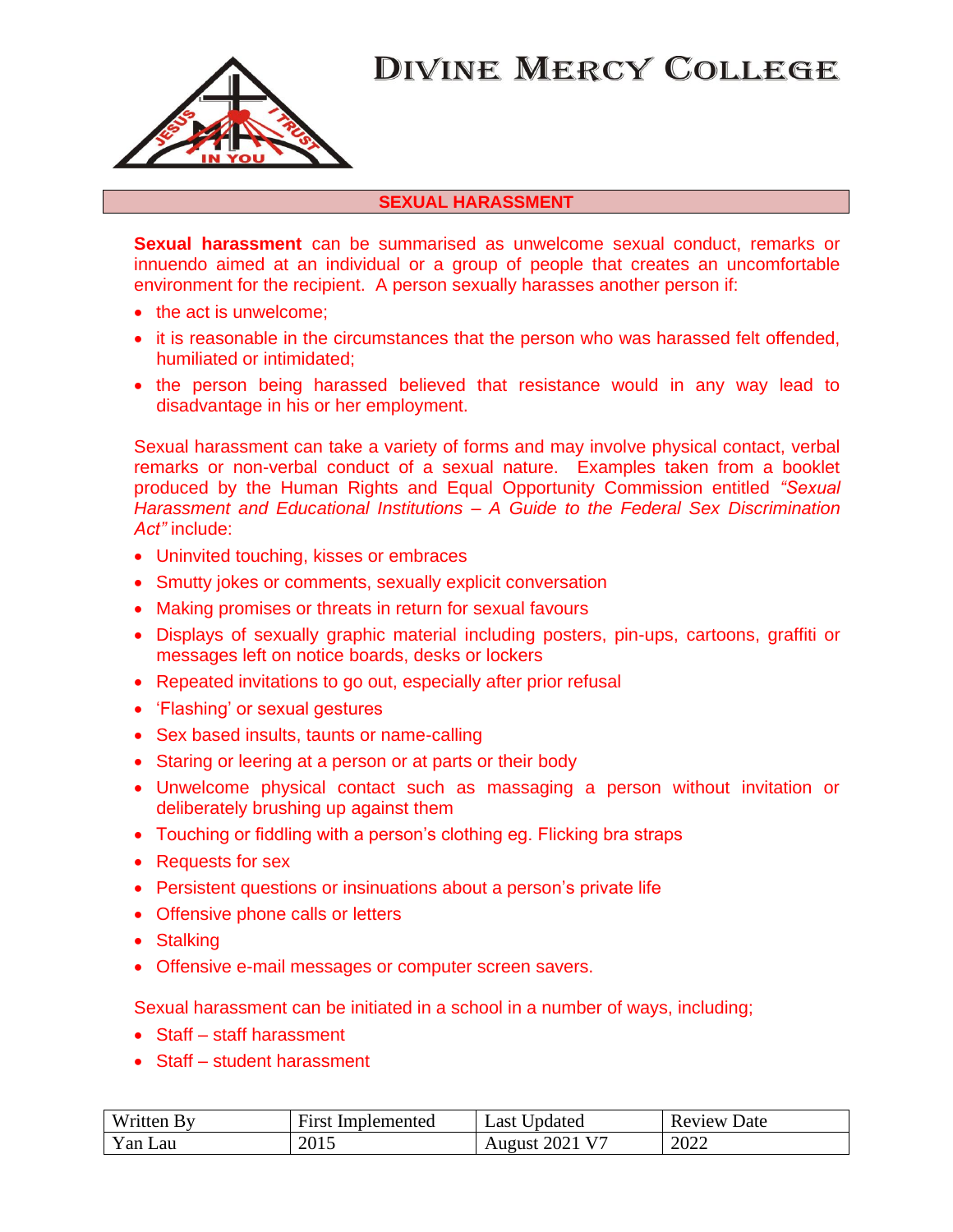

- Student staff harassment
- Student student harassment
- Staff parent harassment
- Parent staff harassment.

Divine Mercy College ensures that the process for reporting sexual harassment is sensitive to these matters.

### **REPORTING ALLEGATIONS OF ABUSE PERPETRATED BY STAFF**

Allegations made by students, former students, parents, employees or non-employees regarding staff conduct must be acted on by the principal as soon as practicable.

It is child sexual abuse and a criminal offence for an employee to have a sexual relationship with a child less than 18 years of age. Under no circumstances can a child consent to a sexual relationship with an employee. It is also considered a breach of discipline to have a sexual relationship with a student over 18 years of age.

All staff MUST report all suspected grooming behaviour to the Principal immediately who then will inform the school board (as per DMC Code of Conduct) and Teachers Registration Board and all staff must understand and comply with Mandatory reporting obligations.

### **REPORTING PROCEDURE FOR ALL STAFF**

All staff MUST:

- report allegations or concerns involving an employee's behaviour towards a child to the Principal, the if allegation involves the Principal then reports must be made to the Chairperson of the School Board who will then act on behalf of the Principal and follow his obligations;
- understand and comply with Mandatory reporting obligations.
- report any allegations regarding the conduct of the principal to the Chairperson of the School Board
- report all suspected grooming behaviour to the Principal immediately who then will inform the school board (as per DMC Code of Conduct)
- understand and comply with Mandatory reporting obligations (as per DMC Code of Conduct)

### **REPORTING PROCEDURE FOR PRINCIPAL**

Principals must:

| Written By | First       | <b>Jpdated</b>        | Date   |
|------------|-------------|-----------------------|--------|
|            | Implemented | Last                  | Review |
| Yan<br>Lau | 2015        | <b>August 2021 V7</b> | 2022   |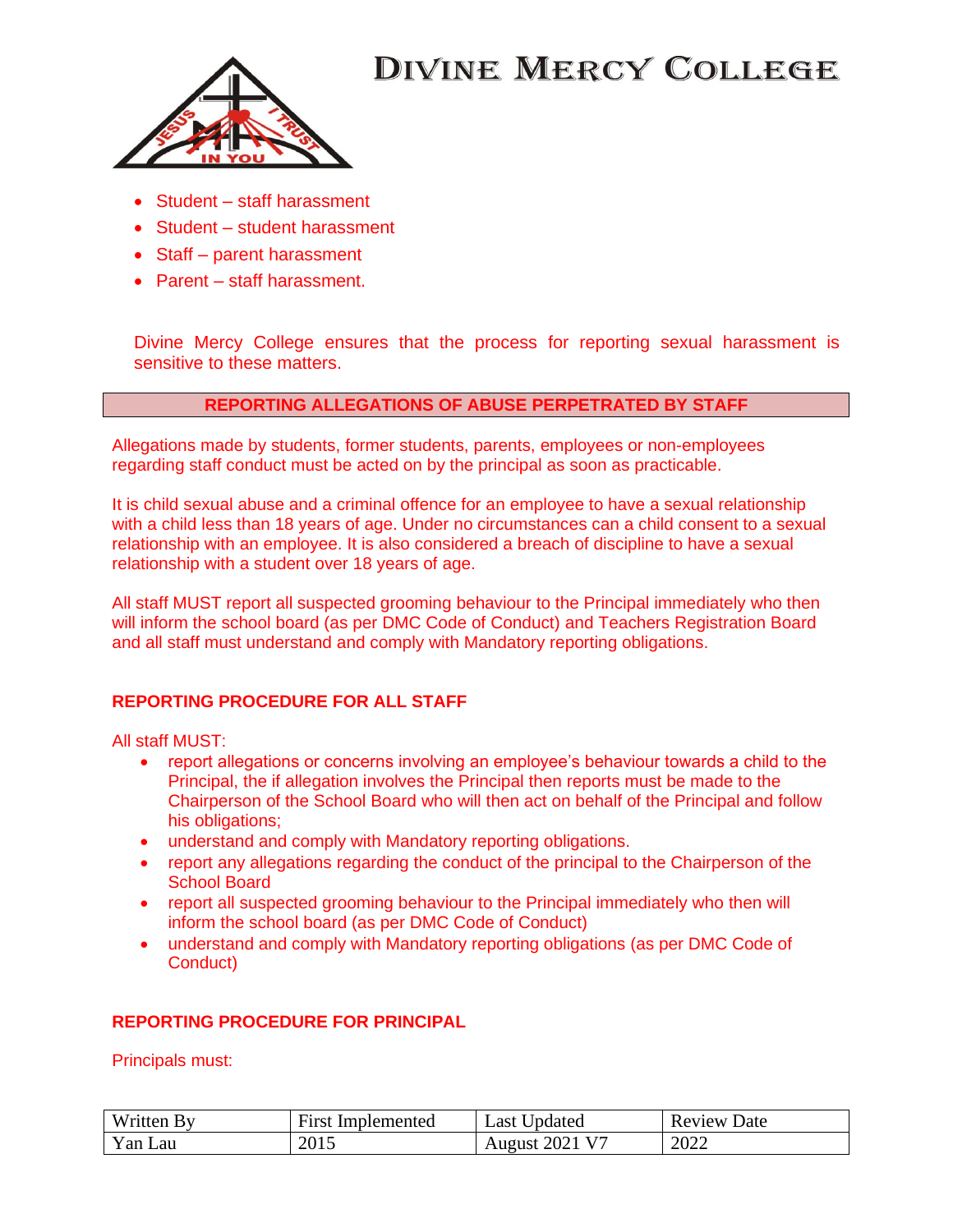

- report to the DPFS local office and WA Police Child Abuse Squad if physical assault is involved;
- report allegation to Teachers Registration Board
- report to the parent/carer only on the advice of DPFS or WA Police:

All Sexual Abuse are classed as a Critical Incident and the Principal will within 48 hours report to the Director General of Education Department via the Critical and Emergency Critical Report Form found on the Department of Education website [www.education.wa.edu.au.](http://www.education.wa.edu.au/) The date and time the Department of Education was notified will be indicated in the minutes of governing body meetings.

Principals must not:

- interview the child:
- investigate the allegation; or
- inform the alleged offender that an allegation has been made.

#### **REPORTING ALLEGATIONS OF SEXUAL ABUSE PERPETRATED BY A CHILD**

Forced sexual activity involving a child constitutes sexual abuse and must be managed as a mandatory report regardless of whether the behaviour occurred during school supervised activities or outside of school time.

All allegations must be reported to the Department by making a Mandatory Report under the Mandatory reporting obligations. The police should also be informed. An incident such as this is classed as a Critical Incident and therefore reported to the Department and the School Board within 48 hours.

#### **REPORTING SEXUAL HARASSMENT**

All allegations of sexual harassment must be reported to the principal, if the allegation is in reference to the Principal then the report needs to be made to the Chairmen of the Board.

#### **SEXUAL HARASSMENT BY A STUDENT**

Sexual harassment of a student by another student must be:

- reported to the Department by making a Mandatory Report under the Mandatory reporting obligations where the behaviour leads to the belief formed on reasonable grounds that sexual abuse has occurred;
- reported to police and may become a criminal matter
- managed as a major breach of school discipline according to the school's Behaviour Management Plan, as required by the *Behaviour Management in Schools* policy. This is also located in the Staff and Student Handbook.

| Written.<br>- Rv      | T.<br>First<br>Implemented | Jpdated<br>Last | Date<br>Review |
|-----------------------|----------------------------|-----------------|----------------|
| $\text{Van}$ .<br>Lau | 2015                       | 2021<br>August  | 2022           |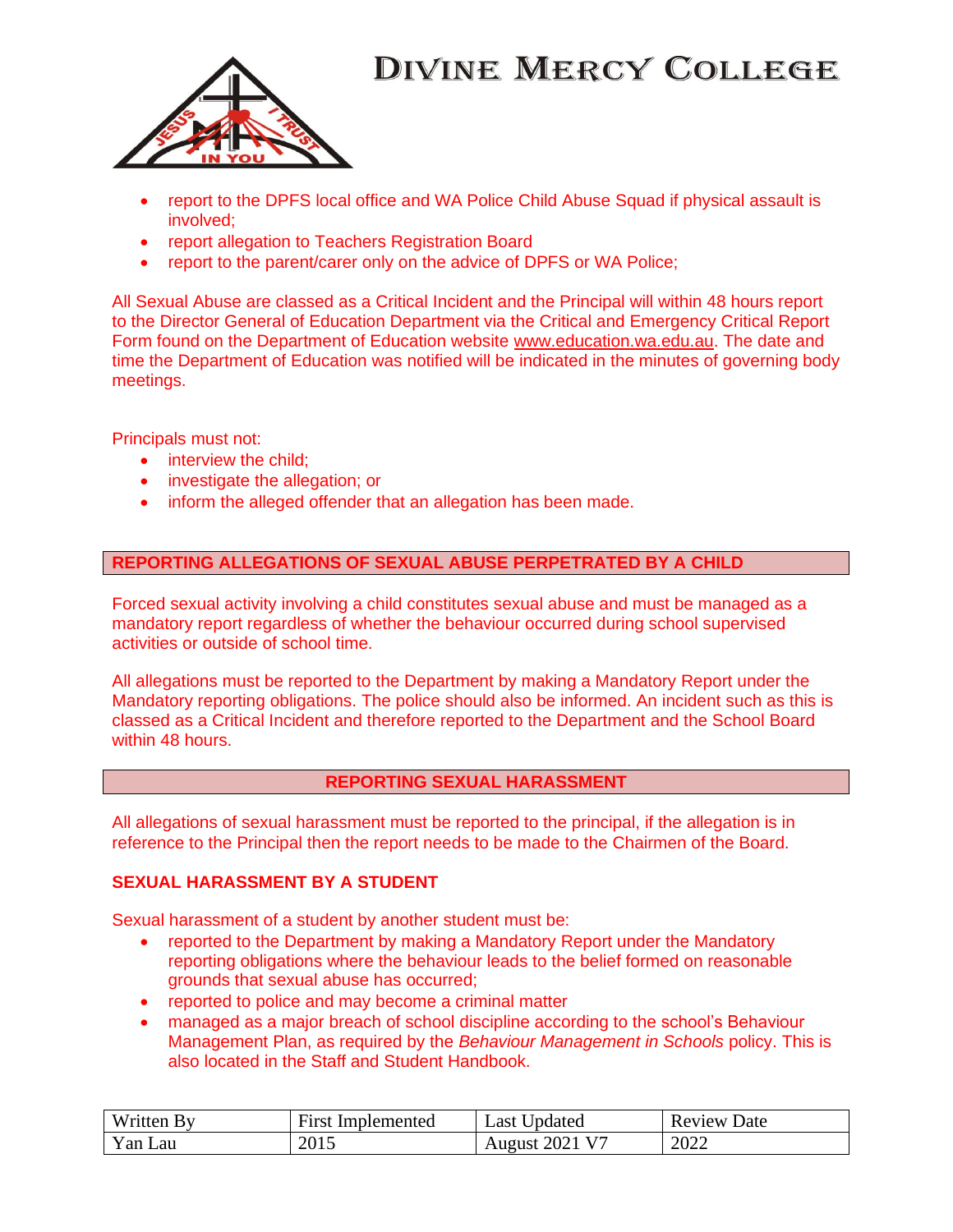

### **SEXUAL HARASSMENT BY STAFF**

Sexual harassment of a student by a staff member is a breach of the Code of Conduct and the following reports need to be made:

- to the Department by making a Mandatory Report under the Mandatory reporting obligations where the behaviour leads to the belief formed on reasonable grounds that sexual abuse has occurred;
- police and may become a criminal matter
- Teachers Registration Board

All Sexual Harassment are classed as a Critical Incident and the Principal will within 48 hours report to the Director General of Education Department via the Critical and Emergency Critical Report Form found on the Department of Education website [www.education.wa.edu.au.](http://www.education.wa.edu.au/) The date and time the Department of Education was notified will be indicated in the minutes of governing body meetings.

### **REPORTING OF ABUSE, NEGLECT AND HARASSMENT FLOW CHART**



### **RESPONDING TO DISCLOSURES OF CHILD ABUSE**

| Written By | <b>First Implemented</b> | Last Updated          | <b>Review Date</b> |
|------------|--------------------------|-----------------------|--------------------|
| Yan Lau    | 2015                     | <b>August 2021 V7</b> | 2022               |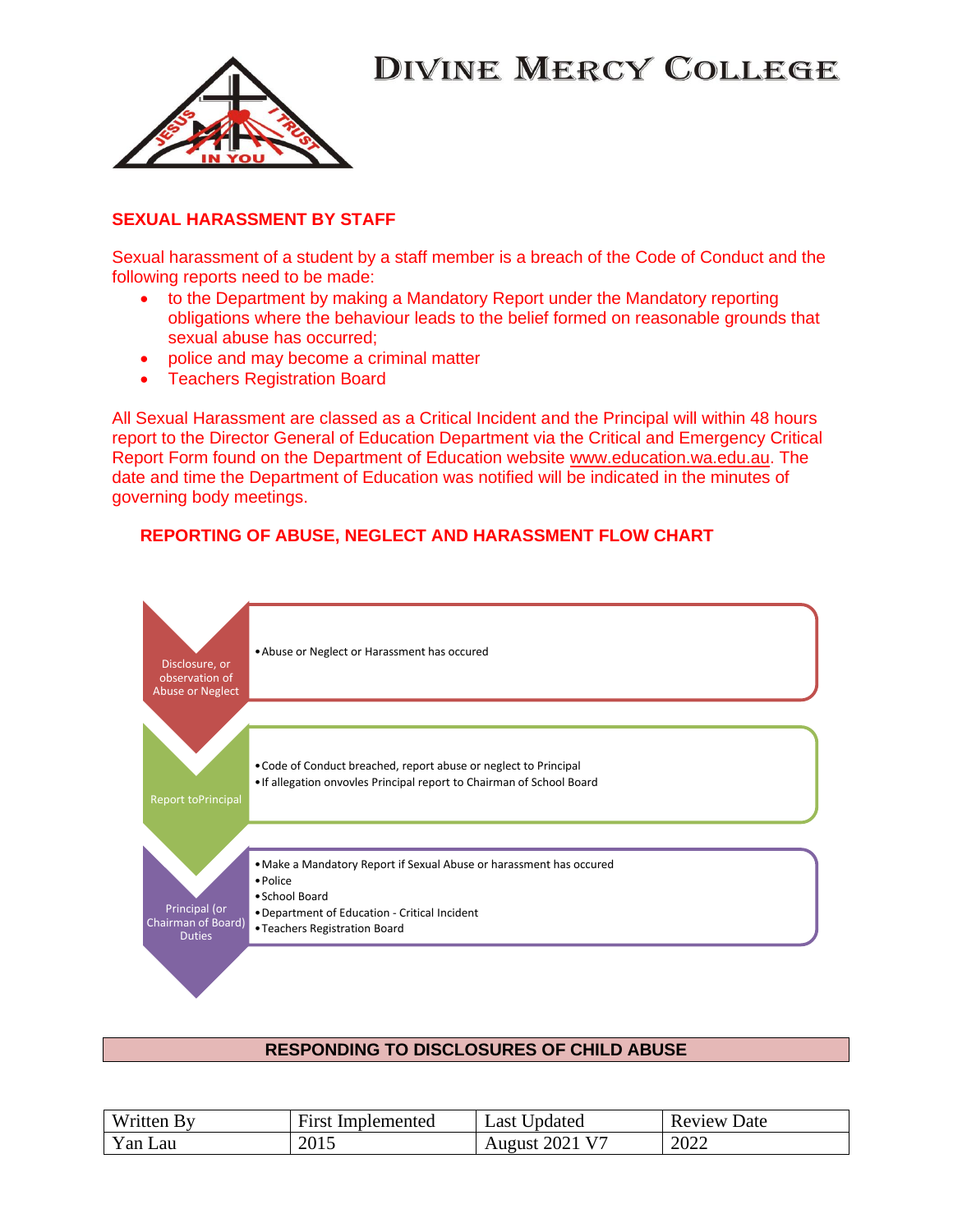

All staff must be aware of the immediate needs of children making disclosures and respond accordingly.

### *Guidelines*

*When responding to a disclosure, staff are advised to:* 

- *reassure the child that telling was the right thing to do;*
- *allow the child to tell the story in their own words;*
- *use protective interrupting if their disclosure is in an inappropriate situation;*
- *find a quiet place to talk;*
- *let the child know what will happen next;*
- *assess the child's immediate safety; and*
- *complete documentation as soon as possible.*

#### *Staff are advised to not:*

- *dismiss or ignore the disclosure;*
- *put words in the child's mouth, push for details or conduct an investigation as this could jeopardise the interviewing process of DPFS and WA Police;*
- *make the child repeat the disclosure to a third party;*
- *stop the child from talking once there are reasonable grounds for forming a belief that abuse occurred;*
- *promise not to tell when there are clear limits on confidentiality;*
- *confront the person believed to be the abuser; or*
- *engage in general staffroom discussion about the disclosure.*

*Protective interrupting is a strategy to prevent a child disclosing in front of other children and providing them with the opportunity to disclose in a safe and confidential manner using the following steps:* 

- *acknowledge that the child has been heard and stop further disclosure;*
- *be supportive and gently indicate that they can talk in a more private situation;*
- *quietly arrange to see them as soon as possible; and*
- *listen attentively in a private location within the school.*

### **ACTING ON A SUSPICION WHEN THERE IS NO DISCLOSURE**

All physical and behavioural indicators of child abuse must be documented on the School Recording Form for Disclosures, Observations of Child Abuse and Actions (Appendix 1). This includes confidential discussion with colleagues.

#### *Guidelines*

*A child who is being subjected to abuse and has not disclosed, may be experiencing emotional and psychological distress which could affect their behaviour and learning.* 

| <b>Written By</b> | <b>First Implemented</b> | Updated<br>∟ast ∪     | Review<br>Date |
|-------------------|--------------------------|-----------------------|----------------|
| Yan Lau           | 2015                     | <b>August 2021 V7</b> | 2022           |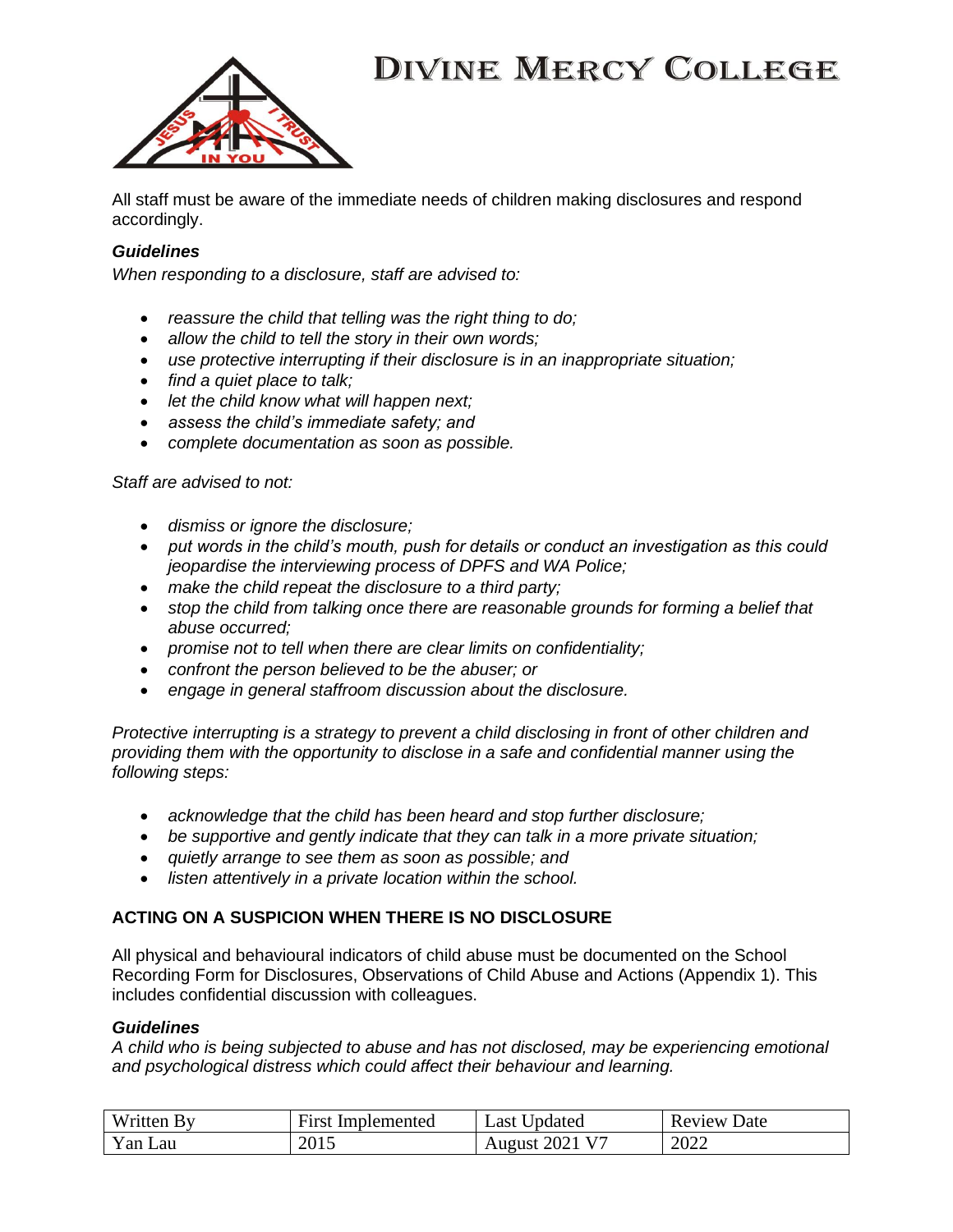

*If there is a concern about a child but the staff/child relationship is not favourable to offering support, advise the principal or student services team.* 

*Continue to observe the child and document* 

*The principal may contact DPFS to seek advice.* 

### **REPORTING FAMILY AND DOMESTIC VIOLENCE**

Witnessing family and domestic violence is associated with child abuse and must be reported to DPFS.

#### *Guidelines*

*Other forms of child abuse are more likely to occur when family and domestic violence exists. Children who are involved in or witness this violence may show physical, behavioural, emotional or psychological indicators consistent with child abuse.* 

### **SUPPORTING CHILDREN AFFECTED BY ABUSE**

The principal must take steps to support children affected by abuse, including children who may be alleged perpetrators.

When a case has been reported to DPFS, the principal must develop a support plan that includes details of actions planned and agreed responsibilities of all relevant staff and document this.

### **INFORMING PARENTS WHEN A CHILD ABUSE REPORT HAS BEEN MADE**

Parents must not be informed of reports made to DPFS or WA Police unless the agencies have instructed the principal to do so.

When DPFS or WA Police have directed a principal to inform parents, the principal must:

- conduct the interview in private and document the discussion;
- tell the parents why the interview is taking place;
- inform parents that the interview is confidential;
- be direct, honest and professional;
- advise of reports that have been made to other agencies;
- explain the action to be taken by the Department if an allegation has been made against a staff member; and
- inform the parents of the support available to them and their child.

The principal must not:

• disclose the identity or personal information relating to the person alleged to have committed the abuse;

| Written        | First       | Updated                        | Date   |
|----------------|-------------|--------------------------------|--------|
| By             | Implemented | Last                           | Review |
| $Yan$ .<br>Lau | 2015        | .2021 V <sup>2</sup><br>August | 2022   |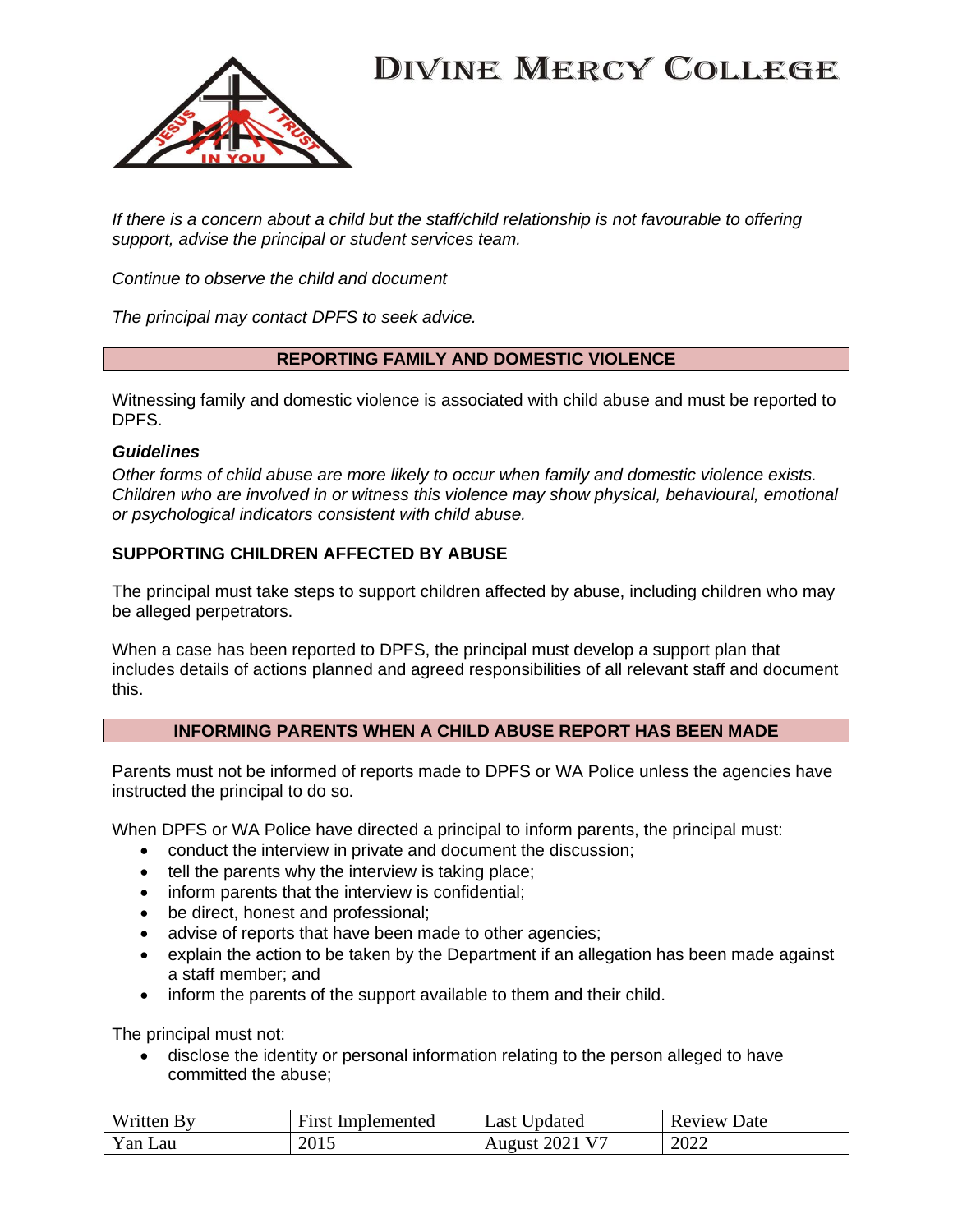

- disclose the identity of the person who made the report;
- offer personal opinions;
- question the family about matters that are unrelated to the situation; or
- place blame on the parties involved.

### **INFORMING PARENTS WHEN A CHILD ABUSE REPORT HAS NOT BEEN MADE**

Parents must not be informed:

- that physical or behavioural indicators have been observed in their child which have led to a concern of possible child abuse;
- of a suspicion of family and domestic violence; or
- of an intention to make a report concerning their child to DPFS, WA Police.

### **RECORD KEEPING AND DOCUMENTATION**

Staff must document observations, consultations and actions involving child abuse.

Staff must record all information and observations relating to child abuse using the School Recording Form for Disclosures, Observations of Child Abuse and Actions (Appendix 1) and provide this to the principal for storage.

Reports to DPFS must be made using the School Reporting Form for Child Abuse

All records must provide factual information, observable indicators and not opinion or conclusions. Records must include the dates and approximate times of observations or disclosures with exact wording of statements made by the child.

If the school recording form or school support plan or case management documents contain information relating to child sexual abuse, the identity of the reporter must not be recorded.

The receipt number for a mandatory report must be recorded by the reporter as proof that a report has been made. Principals must:

Keep written records of all communication with DPFS and WA Police and subsequent actions

Complete an Online Incident Report and store securely; and

Securely store all confidential information separately from the child's school records. Principals must not:

Store copies of mandatory reports;

| Written | First       | Jpdated                    | Date   |
|---------|-------------|----------------------------|--------|
|         | Implemented | ∟ast <sup>1</sup>          | Review |
| Yan Lau | 2015        | 202 <sup>1</sup><br>August | 2022   |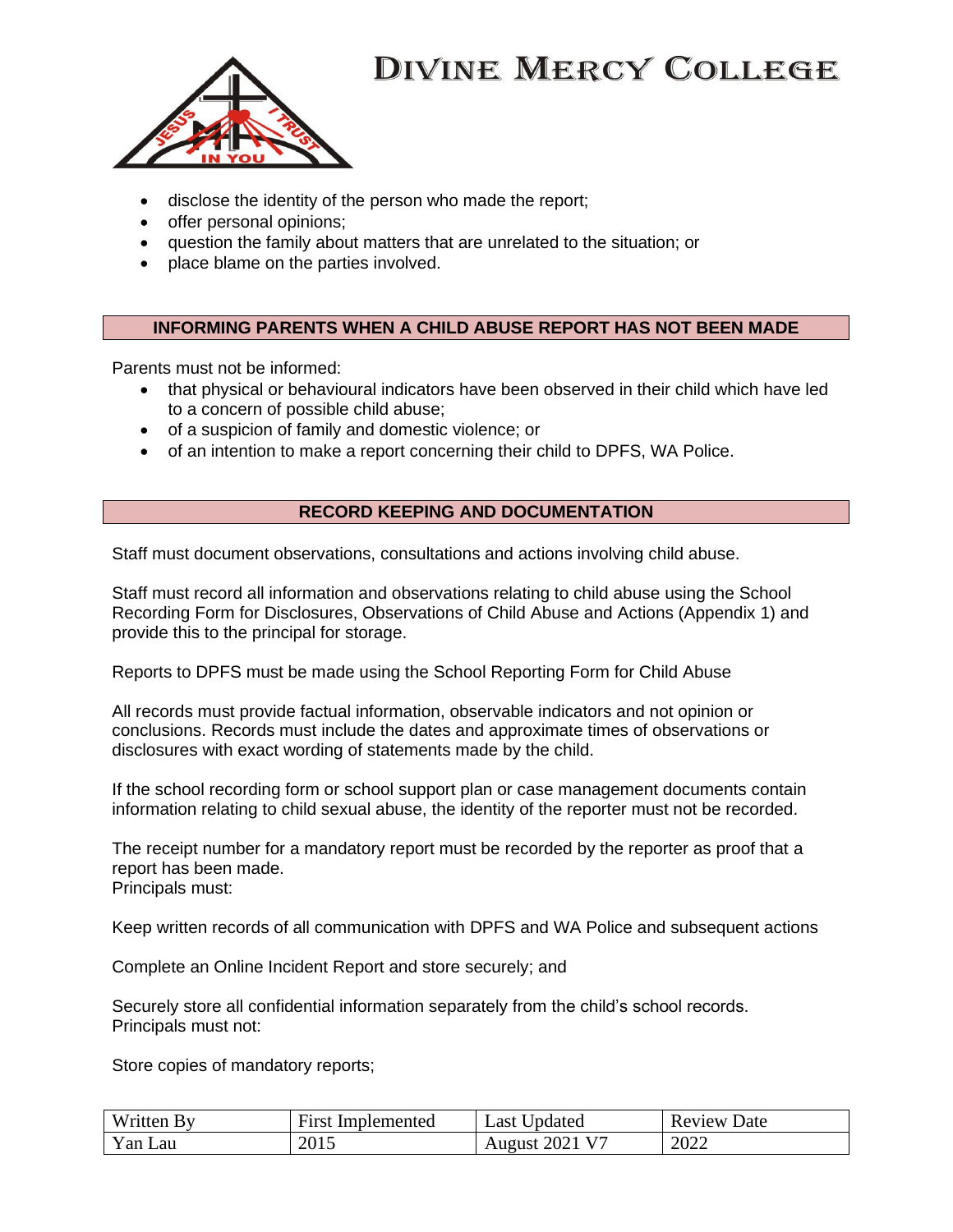

Record or disclose information that may identify the mandatory reporter other than to agencies involved in the investigation; or

Send original copies of child protection documents to a school where the child has subsequently enrolled.

#### **COLLABORATION AND CASE MANAGEMENT**

The principal must develop a plan of support for children affected by child abuse. This responsibility can be delegated to a deputy principal or where there is no deputy principal position, to the next person in charge. Actions must be documented and the principal must be kept informed.

DPFS must be invited to attend school planning for a child taken into care.

### **CONFIDENTIALITY**

When a disclosure of child abuse is made, confidentiality must not be promised and whenever possible the child must be informed about who will be involved and the actions that may be taken.

> Where there is suspected or alleged abuse or misconduct, staff must not disclose or make use of the information in a manner that breaches confidentiality under Sections 23 and 129 of the *Children and Community Services Act 2004* and s242 of the *School Education Act 1999.*

All information held by the school must be provided to DPFS, WA Police and SID upon request and doing so does not breach confidentiality under Sections 23 and 129 of the *Children and Community Services Act 2004* or s242 of the *School Education Act 1999.* 

#### **PHYSICAL CONTACT FOR THE CARE AND PROTECTION OF STUDENTS**

Documented plans must be developed in collaboration with parents to provide staff caring for children with disabilities with guidelines for appropriate and reasonable physical contact to carry out tasks such as toileting and dressing. When there is a known history of the need for physical restraint, documented plans must include a range of strategies that may be employed when restraining a child in order to prevent them from harming themselves or others.

#### **CHILDREN IN THE CARE OF THE CEO OF THE DEPARTMENT FOR CHILD PROTECTION**

| Written<br>- Kv | ÷-<br>First<br>Implemented | Jpdated<br>∟ast ' | Date<br>Review |
|-----------------|----------------------------|-------------------|----------------|
| $Yan$ .<br>Lau  | 2015                       | 2021<br>August    | 2022           |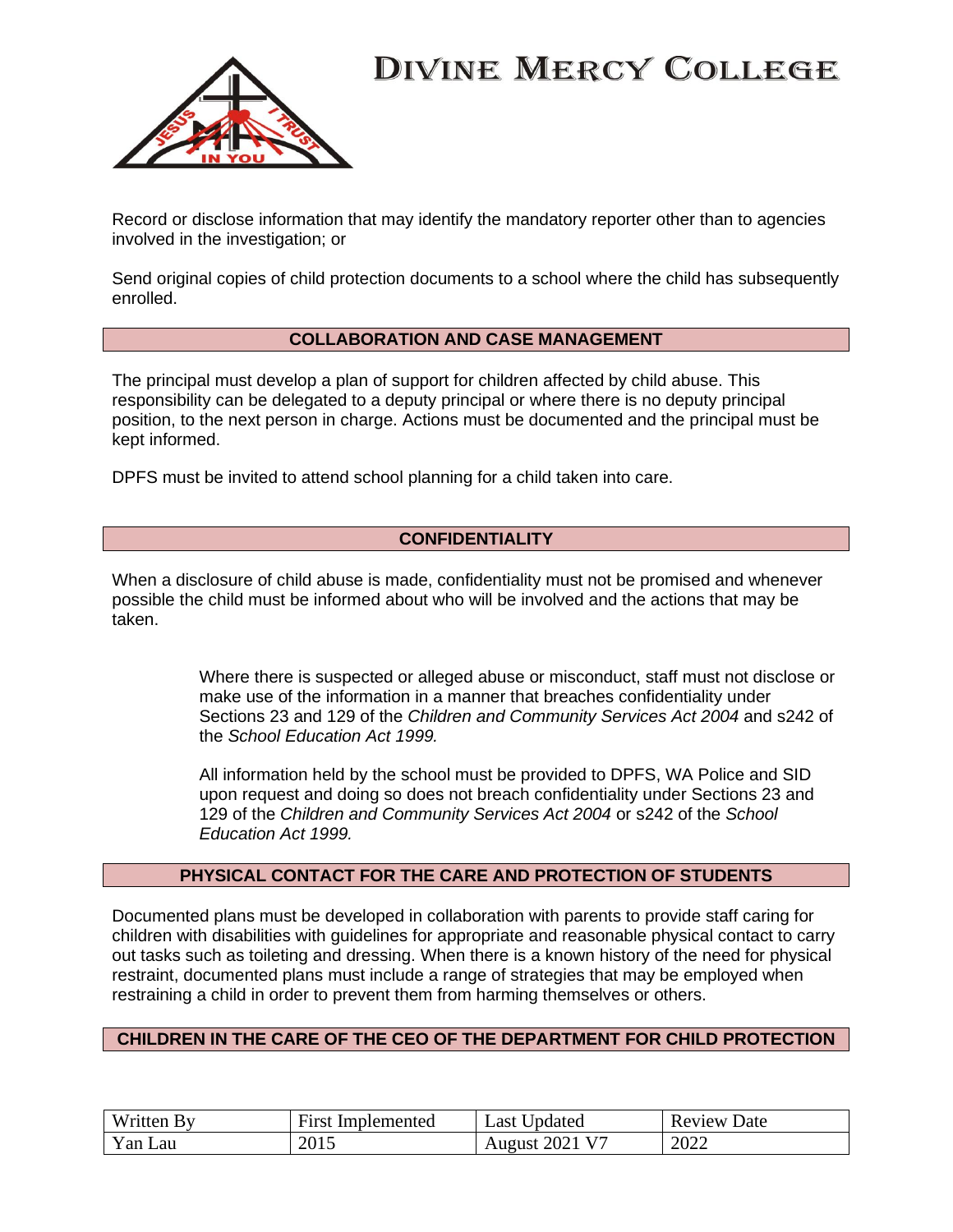

Principals must:

- verify that a Documented Plan is developed as soon as practicable upon identification by DPFS that a child is in the care of the CEO of DPFS; and
- provide a copy of the completed Documented Plan to the DPFS case manager and other key stakeholders.

### **CHILD PROTECTION PROFESSIONAL LEARNING**

The principal must manage and facilitate staff to participate in professional learning on an annual basis.

### **WORKING WITH CHILDREN CHECK**

Principals and managers must confirm that all employees, volunteers, visitors and external providers in child-related work have applied for or hold a valid Working with Children Check

### **LEGISLATION**

| Children and Community Services Act 2004 (WA)                          |
|------------------------------------------------------------------------|
| Corruption and Crime Commission Act 2003 (WA)                          |
| Criminal Code (Acts Amendment: Sexual Offences' Act 1992) (WA)         |
| Disability Discrimination Act 1992 (Cth)                               |
| Disability Discrimination Act: Standards for Education 2004 (Cth)      |
| Equal Opportunity Act 1984 (WA)                                        |
| Public Sector Management Act 1994 (WA)                                 |
| Public Interest Disclosure Act 2003 (WA)                               |
| Restraining Orders Act 1997 (WA)                                       |
| School Education Act 1999 (WA)                                         |
| School Education Regulations 2000 (WA)                                 |
| Sex Discrimination Act 1984 (Cth)                                      |
| State Records Act 2000 (WA)                                            |
| Working With Children (Criminal Record Checking) Act 2004 (WA)         |
| Working with Children (Criminal Record Checking) Regulations 2005 (WA) |
| Western Australian College of Teaching Act 2004 (WA)                   |

### **WHERE TO GO FOR ASSISTANCE**

| Written By  | First<br>Implemented | Last Updated   | Review<br>Date |
|-------------|----------------------|----------------|----------------|
| Yan.<br>Lau | 2015                 | August 2021 V7 | 2022           |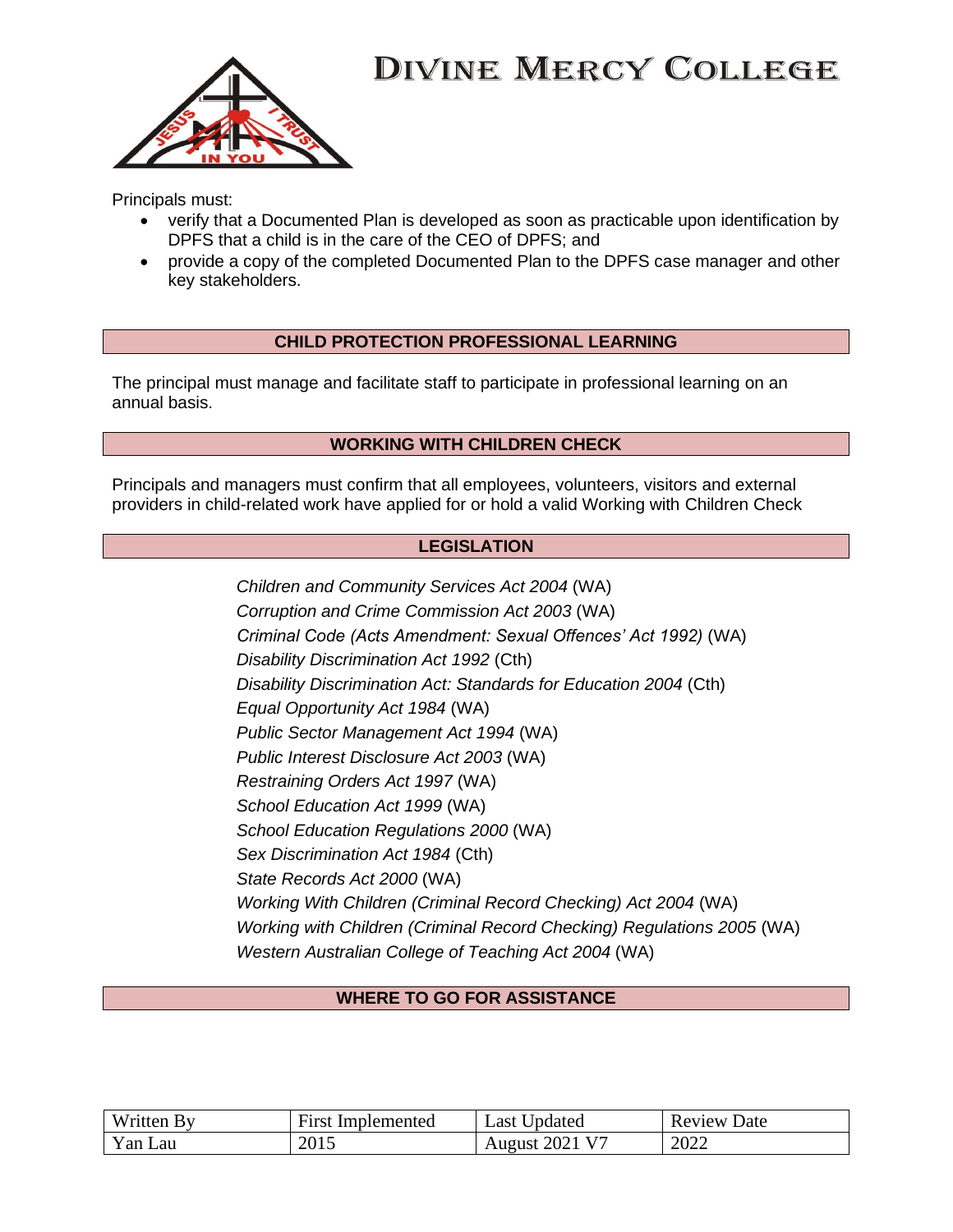

The Department for Child Protection is the agency responsible for the new legislation regarding the mandatory reporting of child sexual abuse. The Mandatory Reporting Service has been established by the Department to receive and investigate reports of sexual abuse. The Department for Child Protection has established a website [www.mandatoryreporting.DPFS.wa.gov.au.](http://www.mandatoryreporting.dcp.wa.gov.au/) Information on this website includes frequently asked questions and a copy of the report to download.

The Mandatory Reporting Service can also be contacted through the following ways: Telephone: 1800 708 704 Email: [mrs@DPFS.wa.gov.au](mailto:mrs@dcp.wa.gov.au) Fax: 1800 610 614 Post: PO Box 8146, Perth BC, WA 6849

#### **Department for Child Protection and Family Support Telephone: (08) 9222 2555**

Country free call: 1800 622 258 TTY: (08) 9325 1232 Fax: (08) 9222 2776 International: +61 8 9222 2555 Street address: 189 Royal Street, EAST PERTH WA 6004 Postal address: PO Box 6334, EAST PERTH WA 6892

### **Crisis Care**

For concerns after hours, please contact Crisis Care: Telephone: (08) 9223 1111 Country free call: 1800 199 008

| Written By | First       | Updated                         | Date   |
|------------|-------------|---------------------------------|--------|
|            | Implemented | Last                            | Review |
| Yan Lau    | 2015        | . 2021 V <sup>-</sup><br>August | 2022   |